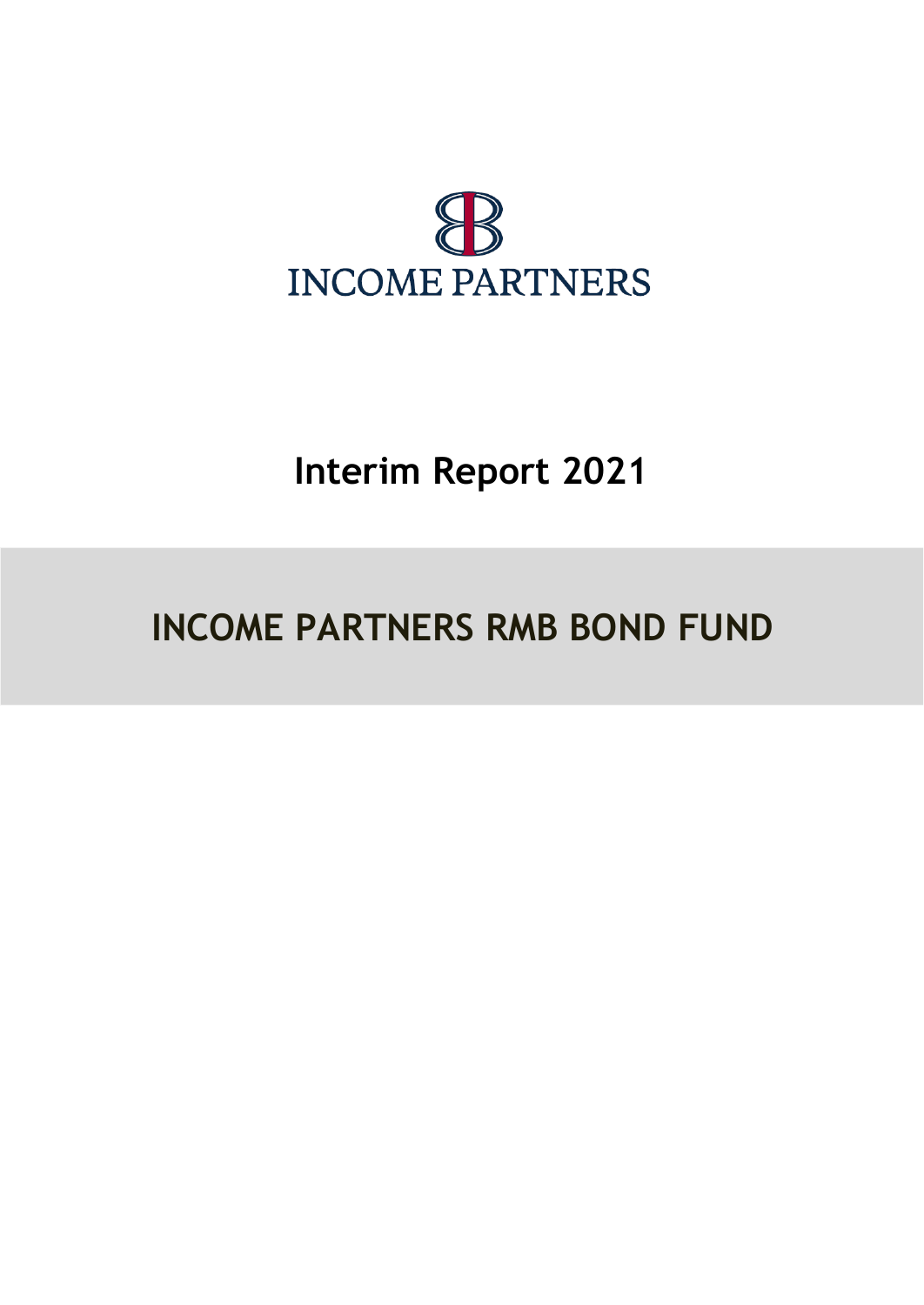(A sub–fund of Income Partners Investment Fund) (Established as an umbrella fund under the laws of Hong Kong)

# **SEMI-ANNUAL FINANCIAL STATEMENTS (UNAUDITED)**

**FOR THE SIX MONTHS ENDED 30 JUNE 2021**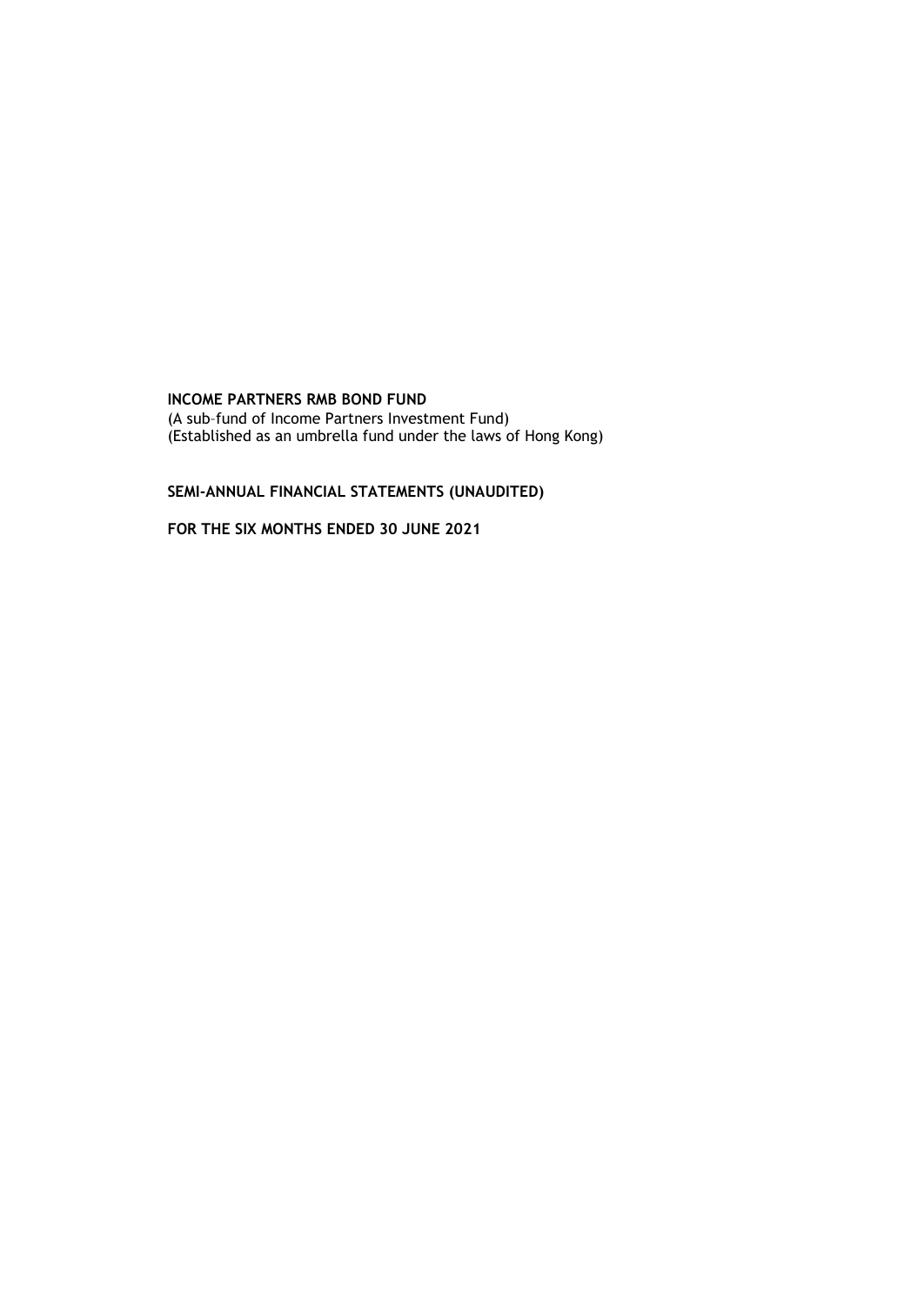(A sub–fund of Income Partners Investment Fund) (Established as an umbrella fund under the laws of Hong Kong)

# **TABLE OF CONTENTS**

| STATEMENT OF PROFIT AND LOSS AND OTHER COMPREHENSIVE INCOME (UNAUDITED)  6   |  |
|------------------------------------------------------------------------------|--|
| STATEMENT OF CHANGES IN NET ASSETS ATTRIBUTABLE TO UNITHOLDERS (UNAUDITED) 7 |  |
|                                                                              |  |
|                                                                              |  |
|                                                                              |  |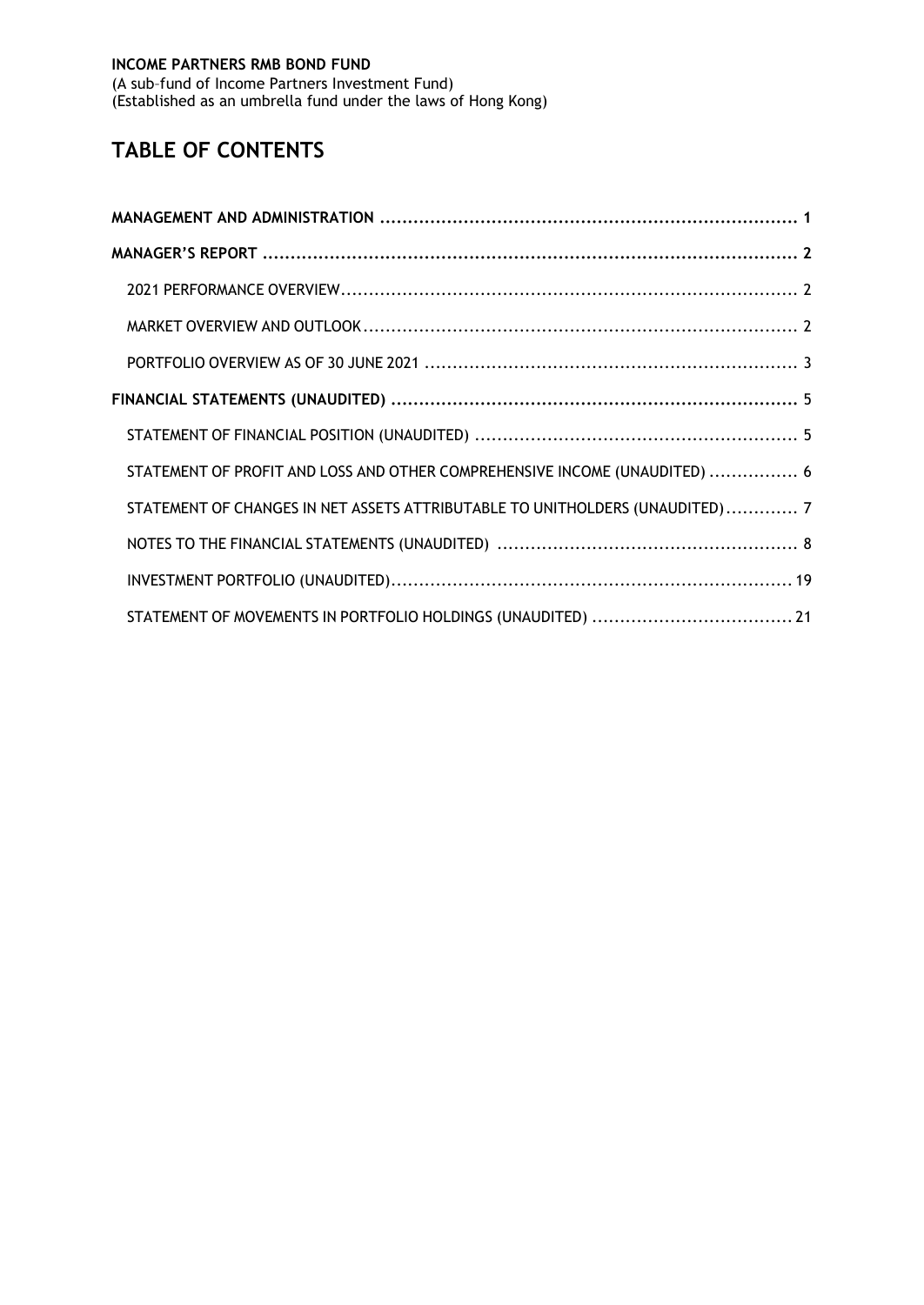(A sub–fund of Income Partners Investment Fund) (Established as an umbrella fund under the laws of Hong Kong)

# <span id="page-3-0"></span>**MANAGEMENT AND ADMINISTRATION**

Income Partners Asset Management (HK) Limited Emil Nguy Suites 3503-04 Francis Tjia Cambridge House, Taikoo Place<br>
979 King's Road, Quarry Bay<br>
For Sing Wai Ip For Sill Wai Ip For Sill Wai Ip Shows Shows Planney 2021) 979 King's Road, Quarry Bay Hong Kong Yang Lin (appointed on 31 January 2021)

50th Floor, Champion Tower Three Garden Road Three Garden Road Central Central Hong Kong Hong Kong

#### **REGISTRAR AND PROCESSING AGENT RQFII CUSTODIAN**

Citi Tower, One Bay East 65 Fuxingmennei Street 83 Hoi Bun Road Xicheng District Kwun Tong, Kowloon **Beijing**<br>Hong Kong Beijing Beijing Hong Kong

#### **SOLICITORS TO THE MANAGER AUDITORS**

Akin Gump Strauss Hauer & Feld Ernst & Young Units 1801-08 & 10, 18/F, Gloucester Tower 22nd Floor<br>The Landmark CITIC Tower The Landmark CITIC Tower<br>15 Oueen's Road CITIC Tower<br>15 Oueen's Road CITIC Tim Mei Avenue 15 Oueen's Road Central Central Hong Kong Hong Kong

#### **SWISS REPRESENTATIVE AGENT**

Acolin Fund Services AG, Geneva Branch 6, Cours de Rive CH-1204 Geneva Switzerland

#### **MANAGER AND QFI HOLDER DIRECTORS OF THE MANAGER**

#### **TRUSTEE CUSTODIAN AND ADMINISTRATOR**

Cititrust Limited<br>
50th Floor, Champion Tower<br>
50th Floor, Champion Tower<br>
50th Floor, Champion Tower

Citicorp Financial Services Limited Industrial and Commercial Bank of China Limited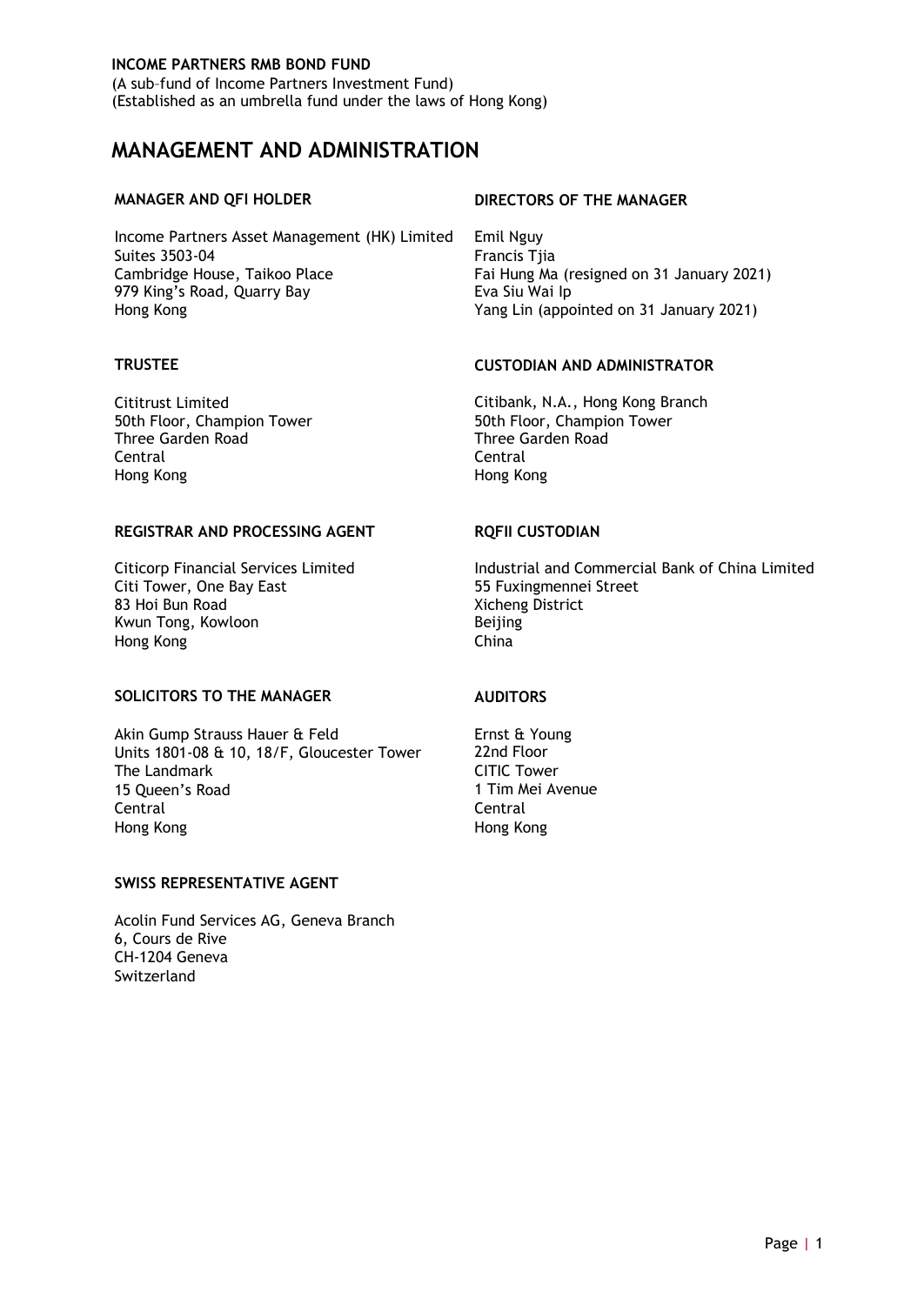(A sub–fund of Income Partners Investment Fund) (Established as an umbrella fund under the laws of Hong Kong)

# <span id="page-4-0"></span>**MANAGER'S REPORT**

#### <span id="page-4-1"></span>**2021 PERFORMANCE OVERVIEW**

For the first six months of 2021, the Income Partners RMB Bond Fund (the "Fund") generated a total return<sup>1</sup> as per below table:

|                       | Income Partners RMB Bond Fund |            |              |                     |                       |                  |
|-----------------------|-------------------------------|------------|--------------|---------------------|-----------------------|------------------|
| <b>Valuation Date</b> | Classes of shares             | <b>CCY</b> | NAV per unit | <b>YTD % return</b> | <b>Bloomberg Code</b> | <b>ISIN Code</b> |
| 30-Jun-21             | Class 1A Acc                  | <b>USD</b> | 113.63       | 2.27%               | <b>IPRB1AA HK</b>     | HK0000204450     |
| 30-Jun-21             | Class 2A Dis                  | <b>USD</b> | 94.32        | 2.12%               | <b>IPRB2AD HK</b>     | HK0000204526     |
| 30-Jun-21             | Class 2A Acc                  | <b>USD</b> | 108.81       | 2.12%               | <b>IPRB2AA HK</b>     | HK0000204534     |
| 30-Jun-21             | Class 2B Dis                  | <b>RMB</b> | 94.47        | 1.44%               | <b>IPRB2BD HK</b>     | HK0000204542     |
| 30-Jun-21             | Class 2B Acc                  | <b>RMB</b> | 113.30       | 1.42%               | <b>IPRB2BA HK</b>     | HK0000204559     |
| 30-Jun-21             | Class 4A Acc                  | <b>USD</b> | 111.62       | 2.52%               | <b>IPRB4AA HK</b>     | HK0000563327     |

**NOTE:**

**Past performance information presented is not indicative of future performance**

- 1. Fund launch date: 2 July 2014
- 2. Share Class launch date : Class 1A Accumulation 3 September 2018 (prior launch on 15 May 2015 and de-activated as of 4 February 2016); Class 1B Accumulation - 4 June 2015 and de-activated as of 4 December 2019 (fully redeemed); Class 2A Accumulation and Class 2B Accumulation – 4 July 2014; Class 2A Distribution – 8 July 2014; Class 2B Distribution – 11 July 2014; Class 2C Distribution – 15 June 2018 and de-activated as of 05 March 2019 (fully redeemed); Class 2D Distribution - 1 August 2014 and de-activated as of 6 April 2017 (fully redeemed); Class 2D Accumulation - 9 July 2014 and de-activated as of 11 November 2016 (fully redeemed); Class 4A Accumulation - 29 June 2020.
- 3. Classes 1A and 4A are not authorized by the SFC in Hong Kong and are not available to retail investors in Hong Kong.
- 4. For Accumulation Class, the computation basis of the performances is based on the calendar month-end for MTD return % and Calendar year-end for YTD return %, NAV-to-NAV. For Distribution classes, the computation basis of the performances is dividend adjusted based on the calendar month-end for MTD return % and calendar year-end for YTD return %, i.e. NAV-to-NAV adjusted for dividend payment (added back). Distribution classes provide monthly dividends, the rate of dividend is however not guaranteed and may be paid out from the Fund's capital.
- 5. Returns are based on RMB currency. Therefore, USD-based investors are therefore exposed to foreign exchange fluctuations.

The Fund paid an annualized 1% dividend yield<sup>2</sup> for Classes 2A and 2B shares.

#### **MARKET OVERVIEW AND OUTLOOK**

In January, the yield of China's onshore 10-year government bond has been consolidated in the range of 3.11% to 3.20%, as investors realized that the liquidity injection by PBOC in December was more seasonal, and there was no immediate fundamental change to drive yield further lower.

In March, the yield of China's onshore 10-year government bond rallied 9bps to 3.19% from 3.28%, as investors became nervous on the potential economic impact from slower credit growth, which has been reflected in the correction of Chinese equities as well. As we have addressed recently, as the macro environment in China has already transitioned from extraordinary monetary and fiscal support in 2020 to the controlling of macro leverage in 2021, it may weaken sequential growth of China's economy for the rest of the year, and bring further rate rally opportunity.

As the deceleration of credit growth in China has been higher than expected, the manager believe that it will feedback to the economy and potentially bring further rates rally opportunity into the second half. By the end of June, the fund continued to overweight duration at 6.2 years, compared to the index duration of 5.7 years.

<sup>-</sup><sup>1</sup> Adjusted for monthly dividend distributions

<sup>&</sup>lt;sup>2</sup> Annualized Dividend Yield: [(1 + distribution per unit / ex-dividend NAV)  $\land$  distribution frequency] - 1. Yield figures are estimates and are based on the latest dividend distribution and the ex-dividend NAV of the previous month. Yield figures are for reference only. Positive dividend yield does not imply positive return. Dividend rate is not guaranteed and distributions may be paid from capital.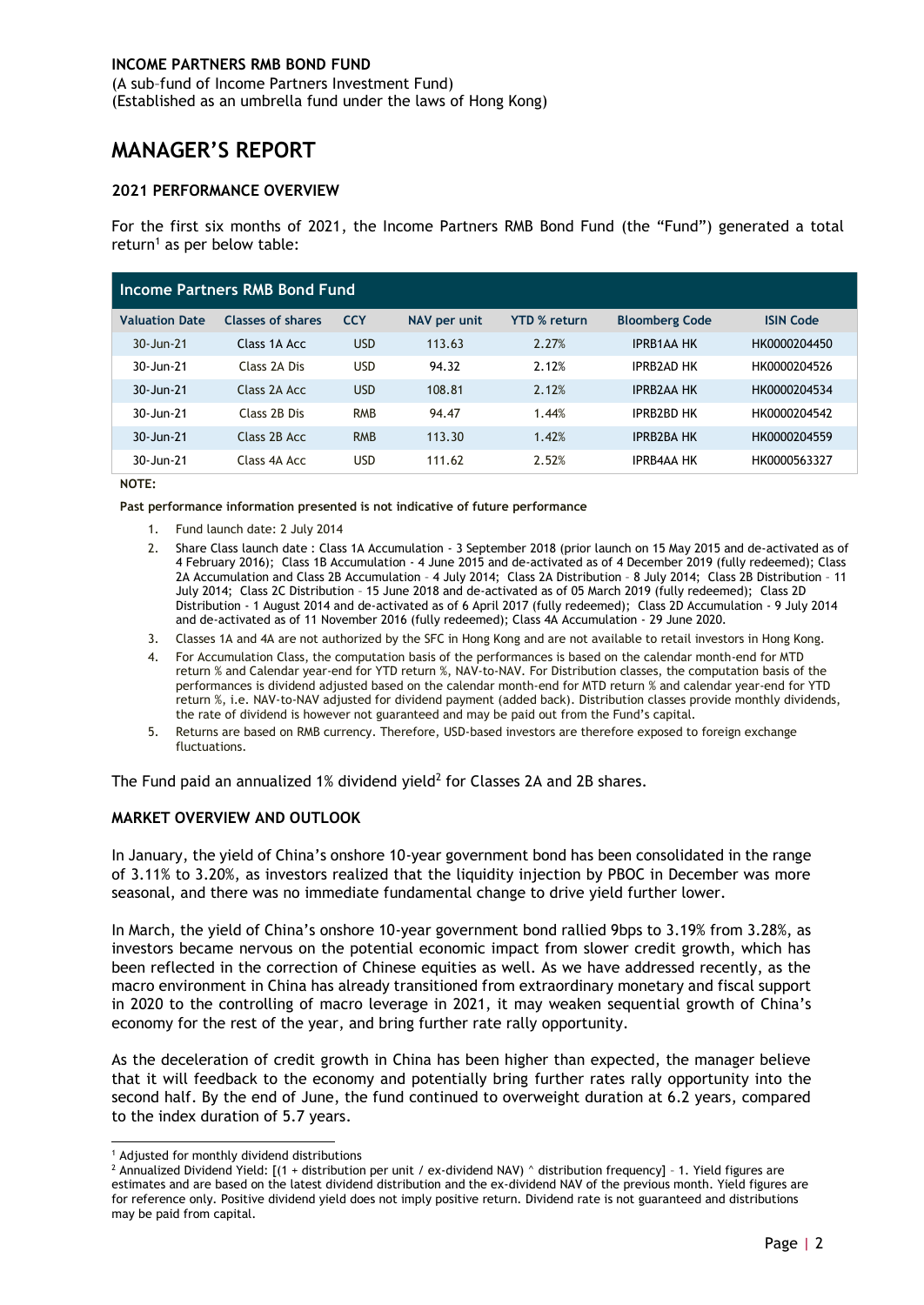(A sub–fund of Income Partners Investment Fund) (Established as an umbrella fund under the laws of Hong Kong)

#### **MARKET OVERVIEW AND OUTLOOK (CONTINUED)**

As before, the manager will continue to actively manage the portfolio and control risk.

#### <span id="page-5-0"></span>**PORTFOLIO OVERVIEW AS OF 30 JUNE 2021**

Industry Exposure

The following financial information is extracted and calculated before audit adjustments. For the detail of the audit adjustments, please refer to Note 6 to the financial statements.

| <b>Modified Duration:</b>              | Average Credit Rating <sup>1</sup> : | Yield to Maturity (YTM): |
|----------------------------------------|--------------------------------------|--------------------------|
| 5.8 years<br>A+                        |                                      | 2.8%                     |
|                                        |                                      |                          |
| Top 5 Holdings                         | 82.9%                                |                          |
| China Development Bank                 | 29.9%                                |                          |
| China Government Bond                  |                                      | 24.7%                    |
| Agricultural Development Bank of China |                                      | 15.8%                    |
| The Export-Import Bank of China        | 10.9%                                |                          |
| Central Huijin Investment Ltd          |                                      | 1.6%                     |





Total exposures may differ due to rounding. Please note the ratings exposures shown here include some of Income Partners' own implied internal ratings. Where S&P/Moody's/Fitch ratings for bond holdings are not available, Income Partners' internal credit ratings apply.

Source: Income Partners, based on 30 June 2021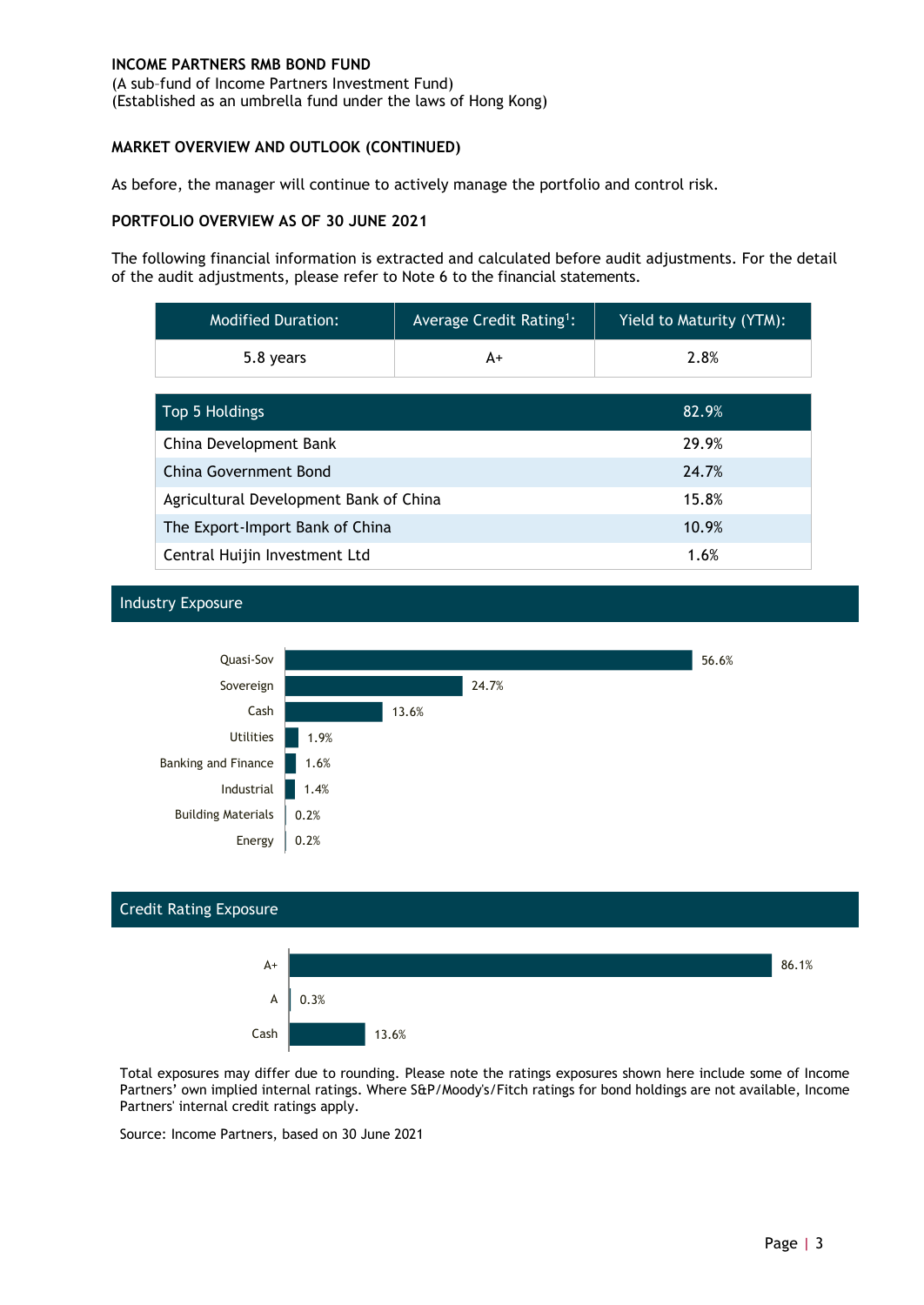(A sub–fund of Income Partners Investment Fund) (Established as an umbrella fund under the laws of Hong Kong)

#### **CORPORATE ACTION**

As per a Notice to Unitholders dated on 18 February 2021, new classes of units, namely Class 1C USD-Hedged (Distribution) Units and Class 1C USD-Hedged (Accumulation) Units were established and available for subscription.

The Placing Memorandum has been updated to reflect the Class 1C USD-Hedged (Distribution) Units and Class 1C USD-Hedged (Accumulation) Units and the terms on which they are offered. It has also been revised to reflect PRC regulatory updates relating to the qualified foreign investor ("QFI") regime in the PRC.

From 1 November 2020, the previous Renminbi Qualified Foreign Institutional Investor ("RQFII") and Qualified Foreign Institutional Investor ("QFII") regimes have been merged, such that RQFIIs and QFIIs are now regulated as QFIs under a unified set of regulations. Foreign institutional investors that previously held a RQFII licence (such as the Manager) are now regarded as QFIs under such regulations.

In connection with the above, the Placing Memorandum has been updated to primarily reflect the following changes:

(i) references to "Renminbi Qualified Foreign Institutional Investor" and "RQFII" have been replaced with "Qualified Foreign Investor" and "QFI" respectively;

(ii) references to investment quotas that were previously applicable to the Manager under the RQFII regime have been deleted as QFIs are not subject to investment quota restrictions under the QFI regime; and

(iii) providing that in addition to using offshore forwards, swaps or futures transactions for hedging purposes against interest rate risks and credit risks as currently disclosed in the Placing Memorandum, the Manager (as a QFI having a wider investment scope than under the previous RQFII regime) may also use its QFI status to enter into onshore PRC government bond futures that become eligible for investment by a QFI for the foregoing hedging purposes only.

The Manager's status as a QFI will not result in any material change to the Sub-Fund's investment objective, strategy or policy.

The latest updated prospectus and revised KFS are available on the Manager's website [\(www.incomepartners.com](http://www.incomepartners.com/)). The Manager's website has not been reviewed by the Securities and Futures Commission.

For further details on the above changes, please refer to the respective Notice to investors.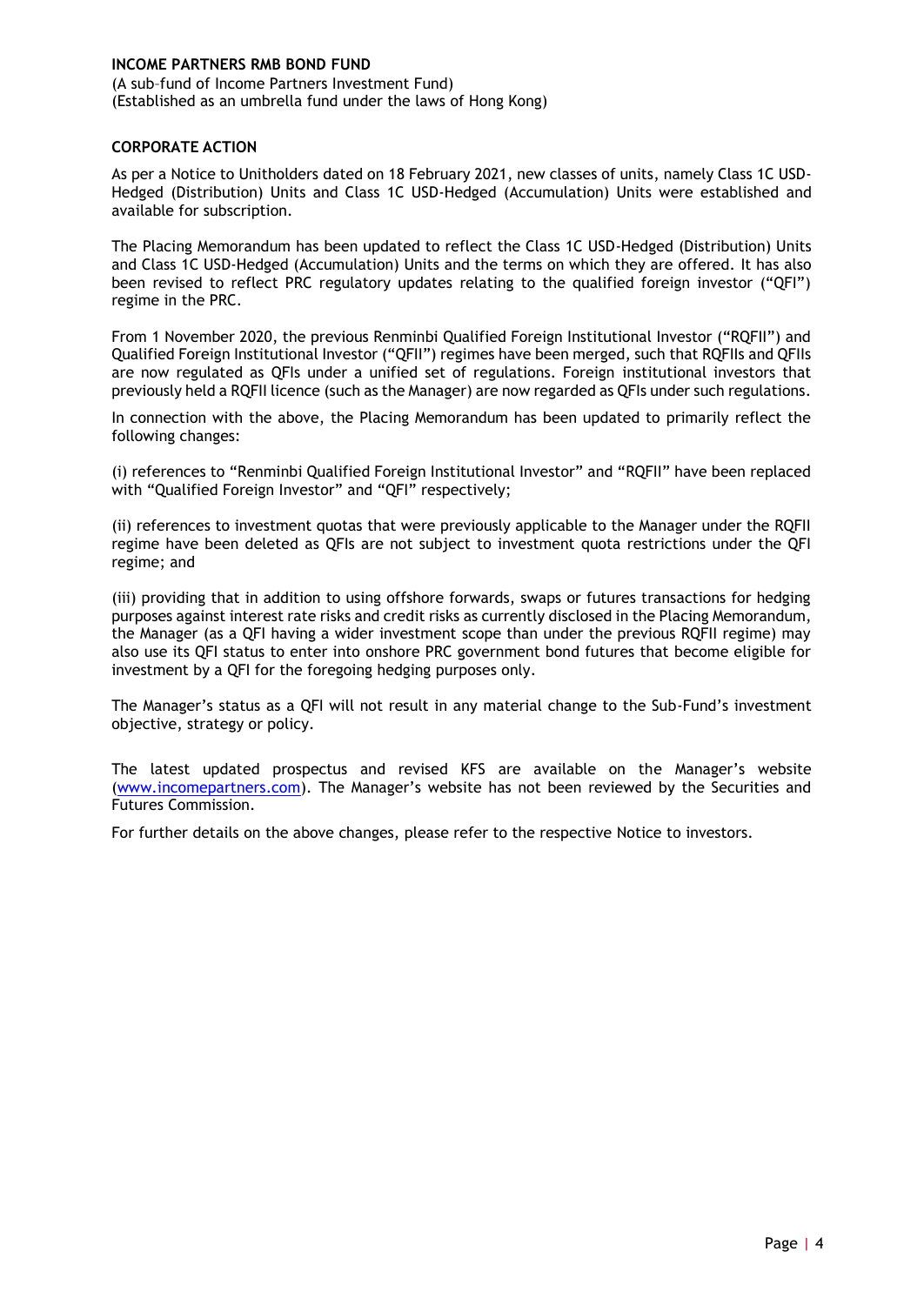(A sub–fund of Income Partners Investment Fund) (Established as an umbrella fund under the laws of Hong Kong)

# <span id="page-7-0"></span>**FINANCIAL STATEMENTS (UNAUDITED)**

#### <span id="page-7-1"></span>**STATEMENT OF FINANCIAL POSITION (UNAUDITED)**

#### **As at 30 June 2021**

|                                                                                                                                                                            | Note                 | As at<br>30 June 2021<br>(unaudited)<br><b>RMB</b>             | As at<br>31 December 2020<br>(audited)<br><b>RMB</b> |
|----------------------------------------------------------------------------------------------------------------------------------------------------------------------------|----------------------|----------------------------------------------------------------|------------------------------------------------------|
| <b>Assets</b>                                                                                                                                                              |                      |                                                                |                                                      |
| Cash and cash equivalents<br>Financial assets at fair value through profit or loss<br>Amounts due from brokers<br>Interest receivable<br>Prepayments and other receivables |                      | 100,178,030<br>561,189,882<br>71,111,183<br>8,667,698<br>7,202 | 6,540,829<br>407,670,963<br>7,609,860                |
| <b>Total assets</b>                                                                                                                                                        |                      | 741, 153, 995                                                  | 421,821,652                                          |
| <b>Liabilities</b>                                                                                                                                                         |                      |                                                                |                                                      |
| Amount due to brokers<br>Custodian fee payable<br>Management fee payable<br>Trustee fee payable<br>Accruals and other payables                                             | 2(c)<br>2(a)<br>2(b) | 81,287,689<br>34,003<br>239,640<br>48,447<br>116,810           | 25,741<br>180,888<br>39,821<br>220,834               |
| Total liabilities (excluding net assets attributable to<br>unitholders)                                                                                                    |                      | 81,726,589                                                     | 467,284                                              |
| Net assets attributable to unitholders                                                                                                                                     |                      | 659,427,406                                                    | 421,354,368                                          |
| <b>Total liabilities</b>                                                                                                                                                   |                      | 741, 153, 995                                                  | 421,821,652                                          |
| Represented by:<br>Net assets attributable to unitholders (in accordance<br>with the Prospectus of the Fund)                                                               | 6                    | 659, 477, 470                                                  | 421,552,123                                          |
| Adjustment for different basis adopted by the Fund in<br>arriving at net assets attributable to unitholders                                                                | 6                    | (50,064)                                                       | (197, 755)                                           |

For the number of units in issue, please refer to Note 4 for details.

The accompanying notes are an integral part of these financial statements.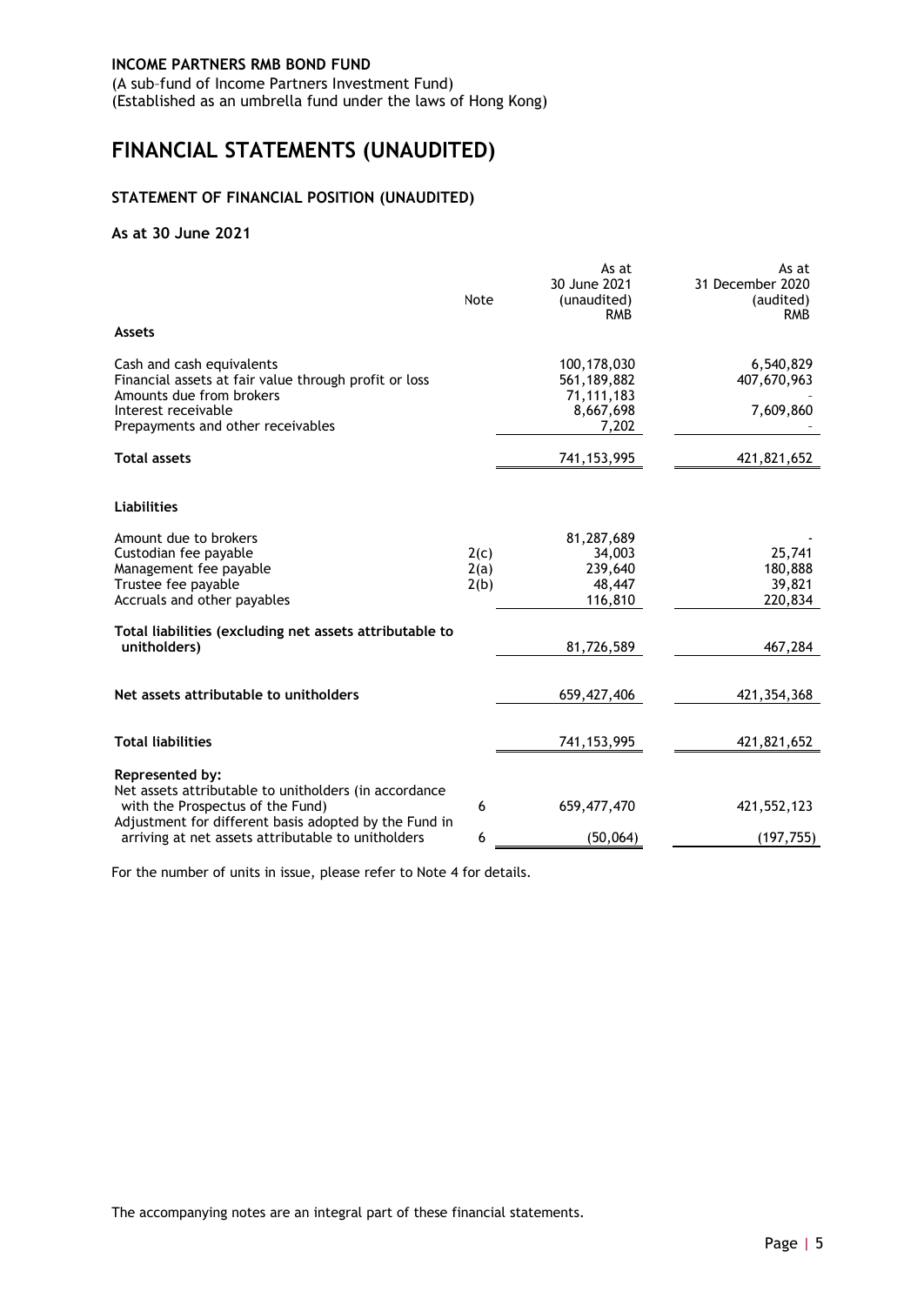(A sub–fund of Income Partners Investment Fund) (Established as an umbrella fund under the laws of Hong Kong)

# <span id="page-8-0"></span>**STATEMENT OF PROFIT OR LOSS AND OTHER COMPREHENSIVE INCOME (UNAUDITED)**

#### **For the six months ended 30 June 2021**

|                                                            | Note       | For the six months<br>ended<br>30 June 2021<br>(Unaudited)<br><b>RMB</b> | For the six months<br>ended<br>30 June 2020<br>(Unaudited)<br><b>RMB</b> |
|------------------------------------------------------------|------------|--------------------------------------------------------------------------|--------------------------------------------------------------------------|
| Income                                                     |            |                                                                          |                                                                          |
| Interest income on financial assets at fair value          |            |                                                                          |                                                                          |
| through profit or loss<br>Interest income on bank deposits | 2(d), 2(e) | 8,128,804<br>13,347                                                      | 4,791,527<br>44,988                                                      |
| Net gains on financial assets at fair value                |            |                                                                          |                                                                          |
| through profit or loss                                     |            | 2,462,649                                                                | 2,523,792                                                                |
| Net foreign exchange differences                           |            | (36, 989)                                                                | 11,027                                                                   |
| <b>Total income</b>                                        |            | 10,567,811                                                               | 7,371,334                                                                |
| <b>Expenses</b>                                            |            |                                                                          |                                                                          |
| Management fee                                             | 2(a)       | (1, 244, 585)                                                            | (681, 183)                                                               |
| Trustee fee                                                | 2(b)       | (257,069)                                                                | (254,001)                                                                |
| Custodian fee                                              | 2(c)       | (157, 040)                                                               | (106, 654)                                                               |
| Auditors remuneration                                      |            | (79, 254)                                                                | (97,008)                                                                 |
| Legal fees                                                 |            | (44, 695)                                                                | (4, 860)                                                                 |
| <b>Bank charges</b>                                        |            | (1,083)                                                                  | (1, 232)                                                                 |
| Brokerage fees and other transaction costs                 |            |                                                                          | (1,878)                                                                  |
| Other expenses                                             |            | (230, 485)                                                               | (285,065)                                                                |
| Total expenses                                             |            | (2,014,211)                                                              | (1, 431, 881)                                                            |
| Operating profit                                           |            | 8,553,600                                                                | 5,939,453                                                                |
| <b>Finance costs</b>                                       |            |                                                                          |                                                                          |
| Distributions to unitholders                               | 5          | (7,903)                                                                  | (9, 428)                                                                 |
| <b>Profit before taxation</b>                              |            | 8,545,697                                                                | 5,930,025                                                                |
| <b>Taxation</b>                                            |            |                                                                          |                                                                          |
| Distribution tax                                           |            | (265)                                                                    | (1,001)                                                                  |
| Increase in net assets attributable to                     |            |                                                                          |                                                                          |
| unitholders and total comprehensive                        |            |                                                                          |                                                                          |
| income during the period                                   |            | 8,545,432                                                                | 5,929,024                                                                |
|                                                            |            |                                                                          |                                                                          |

The accompanying notes are an integral part of these financial statements.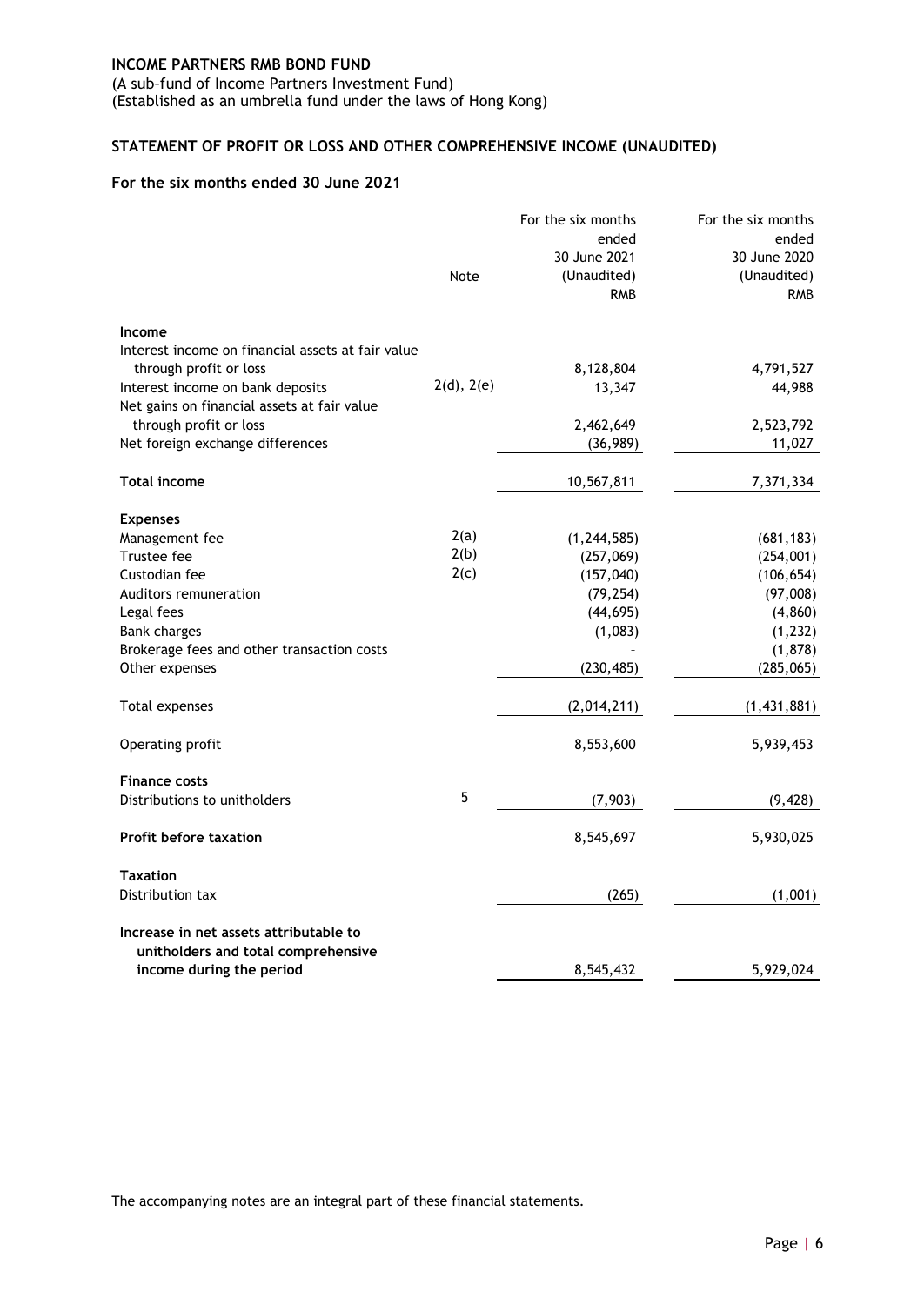(A sub–fund of Income Partners Investment Fund) (Established as an umbrella fund under the laws of Hong Kong)

# <span id="page-9-0"></span>**STATEMENT OF CHANGES IN NET ASSETS ATTRIBUTABLE TO UNITHOLDERS (UNAUDITED)**

#### **For the six months ended 30 June 2021**

|                                                            |      | For the six months<br>ended<br>30 June 2021<br>(Unaudited) | For the six months<br>ended<br>30 June 2020<br>(Unaudited) |
|------------------------------------------------------------|------|------------------------------------------------------------|------------------------------------------------------------|
|                                                            |      | <b>RMB</b>                                                 | <b>RMB</b>                                                 |
| Net assets attributable to unitholders at the beginning of |      |                                                            |                                                            |
| the period                                                 |      | 421,354,368                                                | 232, 261, 787                                              |
| Issuance of redeemable units                               |      | 256,010,126                                                | 98,799,282                                                 |
| Redemption of redeemable units                             |      | (26, 482, 520)                                             | (19, 354, 509)                                             |
| Increase in net assets attributable to unitholders from    |      |                                                            |                                                            |
| operations                                                 |      | 8,545,432                                                  | 5,929,024                                                  |
| Net assets attributable to unitholders of redeemable units |      |                                                            |                                                            |
| at the end of the period                                   |      | 659, 427, 406                                              | 317,635,584                                                |
|                                                            |      |                                                            |                                                            |
|                                                            |      | For the six months                                         | For the six                                                |
|                                                            |      | ended                                                      | months ended                                               |
|                                                            |      | 30 June 2021                                               | 30 June 2020                                               |
|                                                            | Note | (Unaudited)                                                | (Unaudited)                                                |
|                                                            |      | <b>Units</b>                                               | <b>Units</b>                                               |
| Units outstanding at the beginning of the period           |      | 852,504                                                    | 544,932                                                    |
| Units issued                                               | 4    | 351,156                                                    | 140,311                                                    |
| Units redeemed                                             | 4    | (234, 816)                                                 | (38, 726)                                                  |
| Units outstanding at the end of the period                 |      | 968,844                                                    | 646,517                                                    |

The accompanying notes are an integral part of these financial statements.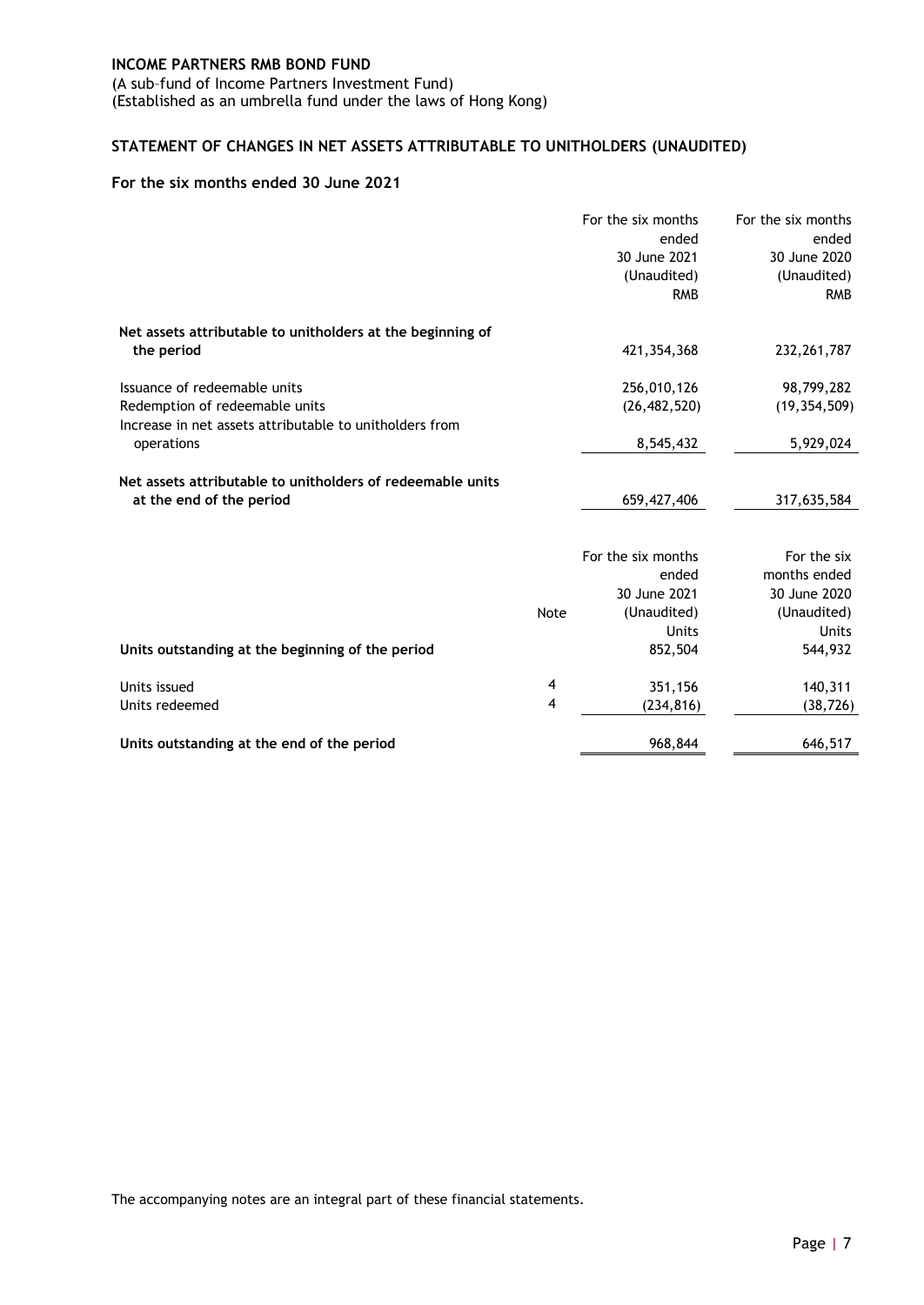(A sub–fund of Income Partners Investment Fund) (Established as an umbrella fund under the laws of Hong Kong)

#### <span id="page-10-0"></span>**NOTES TO THE FINANCIAL STATEMENTS (UNAUDITED)**

#### **For the six months ended 30 June 2021**

#### **1 Summary of significant accounting policies**

The unaudited interim financial statements of the Sub-Fund have been prepared in accordance with Hong Kong Financial Reporting Standards ("HKFRSs") (which include all Hong Kong Financial Reporting Standards, Hong Kong Accounting Standards ("HKASs") and Interpretations) issued by the Hong Kong Institute of Certified Public Accountants and accounting principles generally accepted in Hong Kong, and the relevant disclosure provisions of the Trust Deed dated 23 June 2014, and the relevant disclosure provisions specified in Appendix E of the SFC Code.

The financial statements have been prepared under the historical cost basis, except for financial assets classified at fair value through profit or loss that have been measured at fair value. The financial statements are presented in RMB and all values are rounded to the nearest RMB except where otherwise indicated.

The accounting policies applied are consistent with those of the annual financial statements for the period ended 30 June 2021, as described in the Notes to the Financial Statements of the semi-annual financial statements.

#### **2 Transactions with the Manager and its connected persons**

Connected persons of the Manager are those as defined in the SFC Code. All transactions entered into during the period between the Sub-Fund and the Manager and its connected persons were carried out in the normal course of business and on normal commercial terms. To the best of the Manager's knowledge, the Sub-Fund does not have any other transactions with connected persons except for what is disclosed below.

#### **(a) Management fees**

For the period ended 30 June 2020, the Manager is entitled to receive a management fee from the Sub-Fund, 0.75% per annum (with maximum of 1.5%) for Class 1 units, and at a rate of 1.25% per annum (with maximum of 1.5%) for Class 2 and 3 units with respect to the net asset value of the Sub-Fund calculated and accrued and payable monthly in arrears.

As at 31 December 2020, the Manager resumed the management fee with effect from 1 February 2020 until further notice, with the management fee reduced to 0.5% per annum for Class 1 units and 0.8% per annum for Class 2 units. Total management fees for the six months ended 30 June 2021 amounted to RMB1,244,585 (30 June 2020: RMB681,183), with RMB239,640 (30 June 2020: RMB146,509) remaining payable as at 30 June 2021.

#### **(b) Trustee fee**

For the period ended 30 June 2021, the Trustee is entitled to receive a trustee fee from the Sub-Fund based on a percentage of the net asset value of the Sub-Fund. For first US\$250 million of the net asset value of the Sub-Fund, 0.10% per annum will be payable, and for the remaining balance of the net asset value of the Sub-Fund, 0.08% per annum will be payable, subject to a minimum monthly fee of US\$6,000. The fees are accrued and payable monthly in arrears.

Administration fee for the above fund administration services form part of the trustee fee mentioned above.

Total trustee fee/administration fee for the six months ended 30 June 2021 amounted to RMB257,069 (30 June 2020: RMB254,001), with RMB48,447 (30 June 2020: RMB41,787) remaining payable as at 30 June 2021.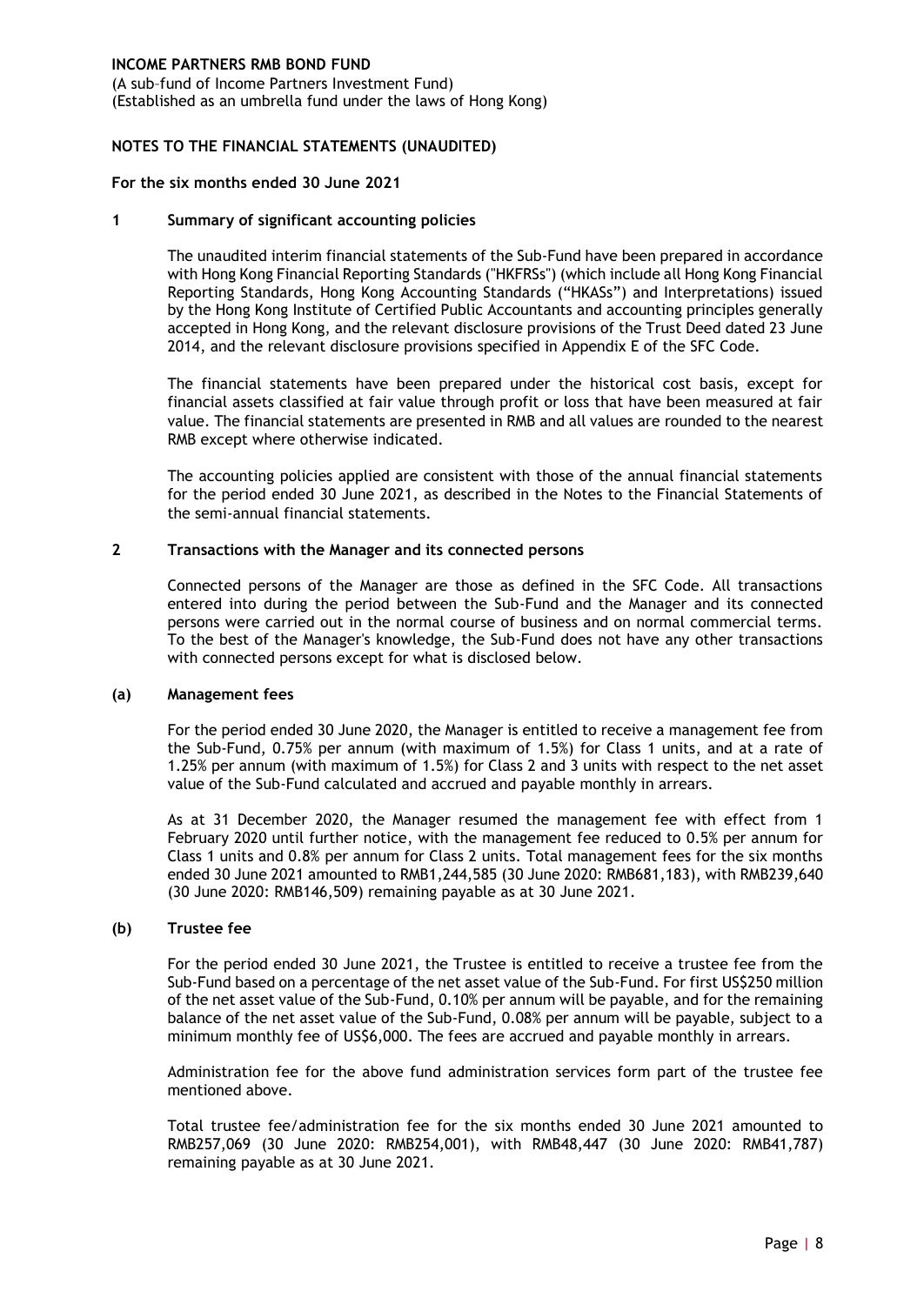(A sub–fund of Income Partners Investment Fund) (Established as an umbrella fund under the laws of Hong Kong)

#### **NOTES TO THE FINANCIAL STATEMENTS (UNAUDITED) (CONTINUED)**

#### **For the six months ended 30 June 2021**

#### **2 Transactions with the Manager and its connected persons (Continued)**

#### **(c) Custodian fee**

Pursuant to the Fund Administration Services Agreement between the Manager, the Trustee and Citibank, N.A. (the "Custodian"), the Trustee separately acting as a fund administrator has agreed to procure financial, accounting, administrative and other services to the Sub-Fund and has appointed the Custodian to provide these services.

Under the Trust deed, Citicorp Financial Services Limited is the transfer agent of the Fund.

The Trustee has appointed Citibank, N.A. ("Citibank"), acting through its Hong Kong Branch, to act as the Custodian of the Sub-Fund's assets.

The Custodian and registrar fee are also entitled to fees payable out of the assets of the Sub-Fund, such fees being at rates agreed between the Manager, the Trustee and the Custodian or the Registrar (as the case may be) from time to time. The custodian's and the Registrar fees will be accrued daily and payable on a monthly basis.

Total custodian fee and registrar fee for the six months ended 30 June 2021 amounted to RMB176,312 (30 June 2020: RMB127,852), with RMB37,173 (30 June 2020: RMB22,025) remaining payable as at 30 June 2021.

Total custodian fee for the six months ended 30 June 2021 amounted to RMB157,040 (30 June 2020: RMB106,654), with RMB34,003 (30 June 2020: RMB18,543) remaining payable as at 30 June 2021.

Total registrar fee for the six months ended 30 June 2021 amounted to RMB19,272 (30 June 2020: RMB21,198), with RMB3,170 (30 June 2020: RMB3,482) remaining payable as at 30 June 2021.

Total financial statement preparation fee for the six months ended 30 June 2021 amounted to RMB29,898 (30 June 2020: RMB35,434), with RMB32,088 (30 June 2020: RMB69,472) remaining payable as at 30 June 2021.

#### **(d) Bank deposits held by the Trustee's affiliates**

As at 30 June 2021, the Sub-Fund placed bank deposits amounted to RMB98,122,159 (31 December 2020: RMB5,195,141) with Citibank N.A., Hong Kong branch, a related company of the Trustee and Register. Bank interest income amounted to RMB10,700 for the period ended 30 June 2021 (30 June 2020: RMB34,973) has been earned by the Sub-Fund.

#### **(e) Bank deposits held by the Custodian**

As at 30 June 2021, the Sub-Fund placed bank deposits amounted to RMB2,055,871 (31 December 2020: RMB1,345,688) with Industrial and Commercial Bank of China ("ICBC"). Bank interest income amounted to RMB2,647 for the period ended 30 June 2021 (30 June 2020: RMB10,015) has been earned by the Sub-Fund.

#### **(f) Cross Trade**

During the period ended 30 June 2021 and 30 June 2020, there were no investment holdings which were bought from or sold to other funds also managed by the Manager of the Sub-Fund.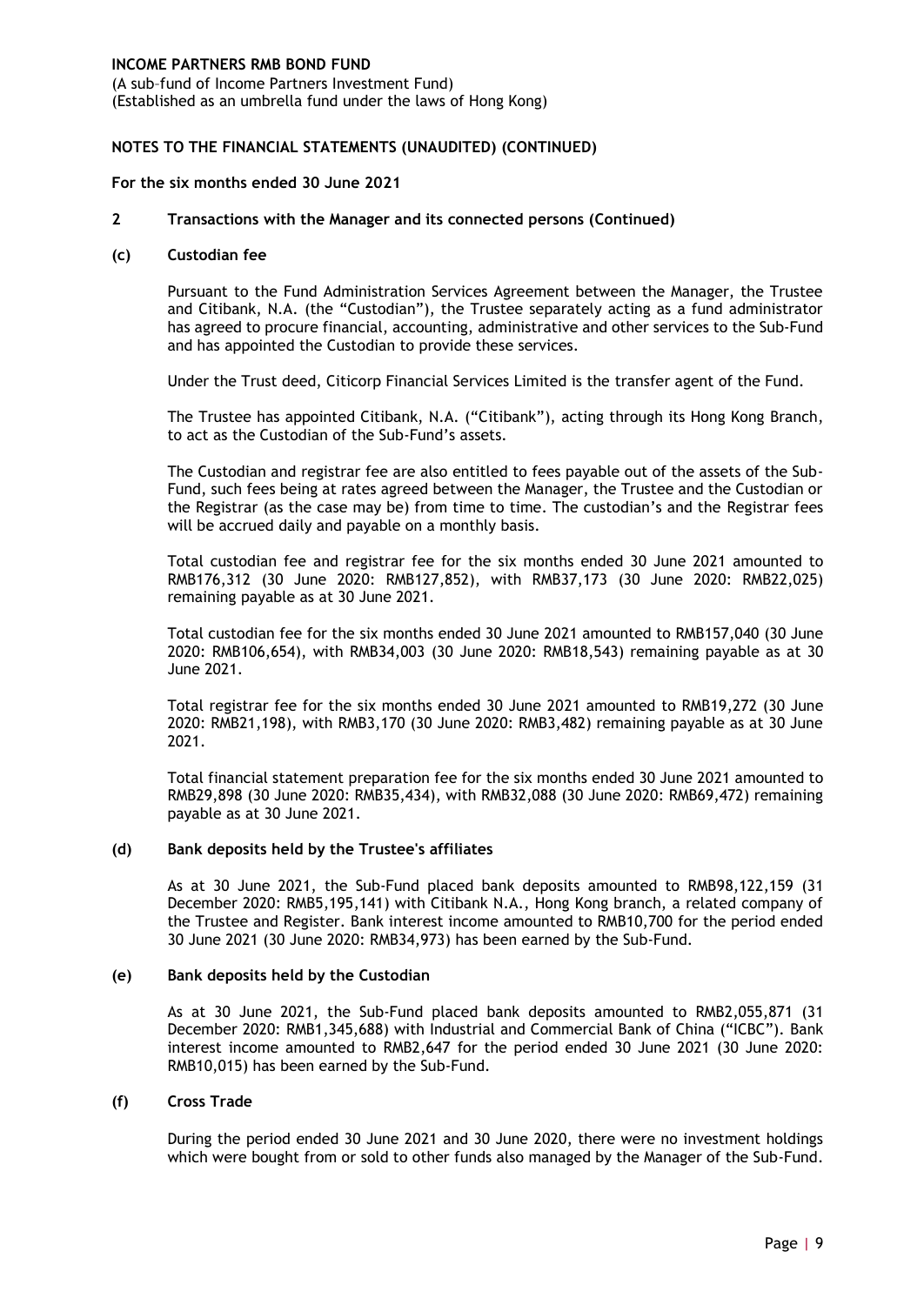(A sub–fund of Income Partners Investment Fund) (Established as an umbrella fund under the laws of Hong Kong)

#### **NOTES TO THE FINANCIAL STATEMENTS (UNAUDITED) (CONTINUED)**

#### **For the six months ended 30 June 2021**

#### **2 Transactions with the Manager and its connected persons (Continued)**

#### **(g) Holdings in the Sub-Fund**

The Sub-Fund allows the Manager, its connected persons and other funds managed by the Manager to subscribe for, and redeem, units in the Sub-Fund. The holdings in the Sub-Fund by the Manager and its connected persons as at 30 June 2021 and 30 June 2020 were as follows:

Details of transactions held by Income Partners All Season Asian Credit Fund, a fund managed by the Manager, are shown below:

|                                                      | 30 June 2021<br>Class 1A USD<br>(Accumulation) | 30 June 2020<br>Class 1A USD<br>(Accumulation) | 30 June 2021<br>Class 4A USD<br>(Accumulation) | 30 June 2020<br>Class 4A USD<br>(Accumulation) |
|------------------------------------------------------|------------------------------------------------|------------------------------------------------|------------------------------------------------|------------------------------------------------|
| Number of units held<br>as at period end             |                                                |                                                | 20,462                                         | 20,462                                         |
| Market value of units held<br>as at period end (RMB) |                                                |                                                | 14,763,378                                     | 14,488,421                                     |
| Total units subscribed<br>during the period          |                                                |                                                |                                                | 20,462                                         |
| Total subscription during<br>the period (RMB)        |                                                |                                                |                                                | 14,466,196                                     |
| Total units redeemed<br>during the period            |                                                | (20,000)                                       |                                                |                                                |
| Total redemption during<br>the period (RMB)          |                                                | (14, 466, 196)                                 |                                                |                                                |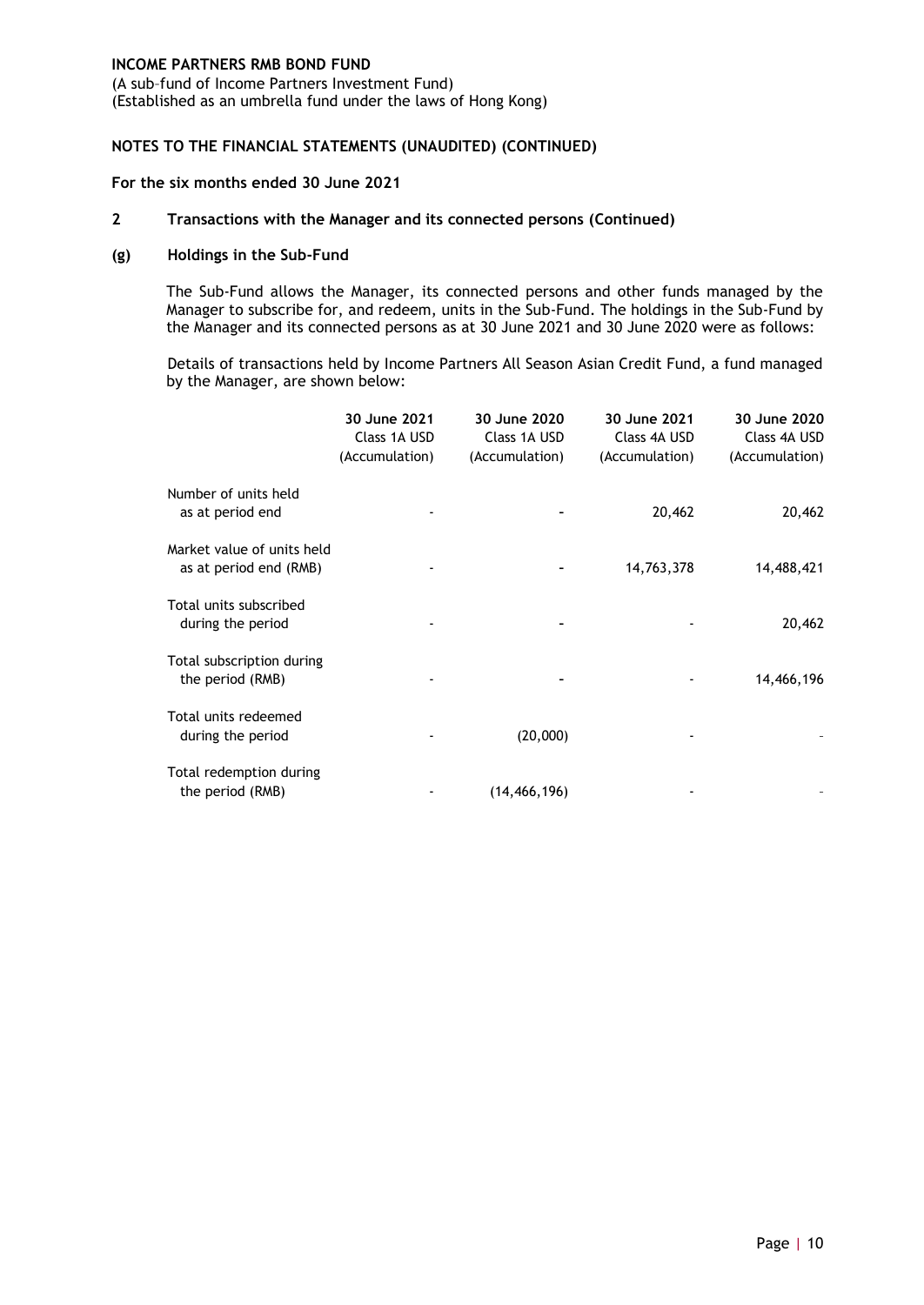(A sub–fund of Income Partners Investment Fund) (Established as an umbrella fund under the laws of Hong Kong)

#### **NOTES TO THE FINANCIAL STATEMENTS (UNAUDITED) (CONTINUED)**

#### **For the six months ended 30 June 2021**

#### **2 Transactions with the Manager and its connected persons (Continued)**

#### **(g) Holdings in the Sub-Fund (Continued)**

Details of transactions held by Income Partners Managed Volatility High Yield Bond Fund, a fund managed by the Manager, are shown below:

|                                                   | 30 June 2021<br>Class 2B RMB<br>(Accumulation) | 30 June 2020<br>Class 2B RMB<br>(Accumulation) |
|---------------------------------------------------|------------------------------------------------|------------------------------------------------|
| Number of units held as at period end             |                                                | 234,816                                        |
| Market value of units held as at period end (RMB) |                                                | 26,327,541                                     |
| Total units subscribed during the period          |                                                |                                                |
| Total subscription during the period (RMB)        |                                                |                                                |
| Total units redeemed during the period            | (234, 816)                                     |                                                |
| Total redemption during the period (RMB)          | (26, 491, 091)                                 |                                                |

All transactions entered into during the period between the Sub-Fund and the Manager and its connected persons were carried out in the normal course of business and on normal commercial terms.

#### **3 Soft commission arrangements**

The Manager and/or any of its connected person reserves the right to effect transactions by or through the agency of another person with whom the Manager and/or any of its connected person has an arrangement under which that party will from time to time provide to or procure for the Manager and/or any of its connected person goods or services for which no direct payment is made but instead the Manager and/or any of its connected person undertakes to place business with that party. The Manager shall procure that no such arrangements are entered into unless the goods and services to be provided pursuant thereto are of demonstrable benefit to the unitholders (taken as a body and in their capacity as such) whether by assisting the Manager in its ability to manage the relevant Sub-Fund or otherwise and the transaction execution is consistent with best execution standards and brokerage rates are not in excess of customary institutional full-service brokerage rates. Such goods and services may include research and advisory services, economic and political analysis, portfolio analysis including valuation and performance measurement, market analysis, data and quotation services, computer hardware and software incidental to the above goods and services, clearing and custodian services and investment-related publications. For the avoidance of doubt, such goods and services do not include travel, accommodation, entertainment, general administrative goods or services, general office equipment or premises, membership fees, employee salaries or direct money payments.

Since the inception of the Sub-Fund, the Manager had not participated in any soft dollar arrangements in respect of any transactions for the accounts of the Sub-Fund.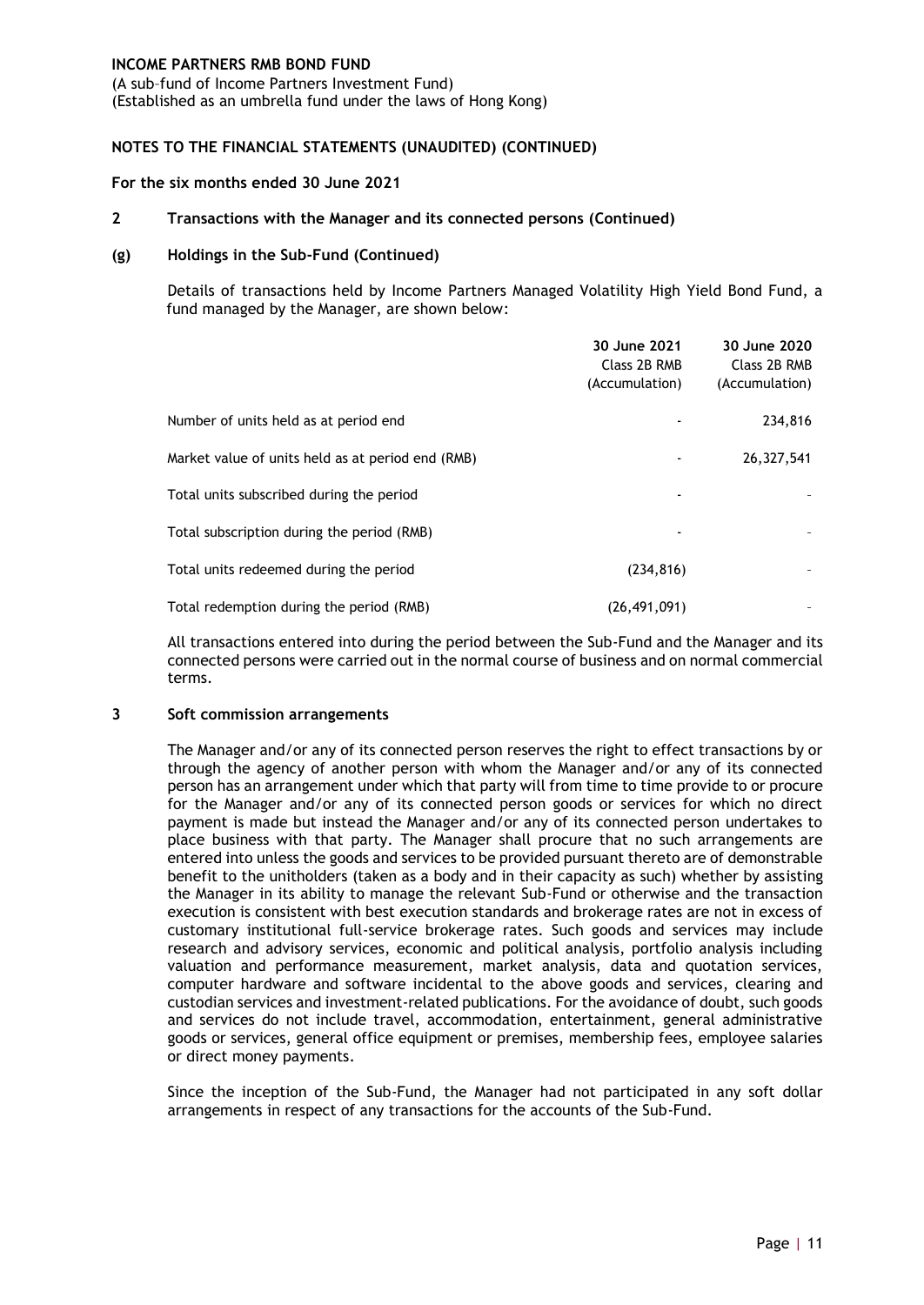(A sub–fund of Income Partners Investment Fund) (Established as an umbrella fund under the laws of Hong Kong)

#### **NOTES TO THE FINANCIAL STATEMENTS (UNAUDITED) (CONTINUED)**

#### **For the six months ended 30 June 2021**

#### **4 Number of units in issue**

The following is the subscription/(redemption) of units of the Sub-Fund for the six months ended 30 June 2021:

|                                      | Class 1A USD<br>(Accumulation)<br>units<br>Number of<br>units | Class 2A USD<br>(Distribution)<br>units<br>Number of<br>units | Class 2A USD<br>(Accumulation)<br>units<br>Number of<br>units | Class 2B RMB<br>(Distribution)<br>units<br>Number of<br>units | Class 2B RMB<br>(Accumulation)<br>units<br>Number of<br>units | Class 4A USD<br>(Accumulation)<br>units<br>Number of<br>units | Total<br>Number of<br>units |
|--------------------------------------|---------------------------------------------------------------|---------------------------------------------------------------|---------------------------------------------------------------|---------------------------------------------------------------|---------------------------------------------------------------|---------------------------------------------------------------|-----------------------------|
| At the<br>beginning of<br>the period | 510,255.348                                                   | 1,129.582                                                     | 3,137.720                                                     | 10,016.540                                                    | 307,502.543                                                   | 20,462.000                                                    | 852,503.733                 |
| Subscription<br>of units             | 348,337.280                                                   | 5.430                                                         | 2,812.939                                                     |                                                               |                                                               | $\overline{\phantom{a}}$                                      | 351,155.649                 |
| Redemption<br>of units               | ۰                                                             | $\overline{\phantom{a}}$                                      |                                                               | ۰.                                                            | (234, 815.743)                                                | $\overline{\phantom{a}}$                                      | (234, 815.743)              |
| At the end of<br>the period          | 858,592.628                                                   | 1,135.012                                                     | 5,950.659                                                     | 10.016.540                                                    | 72,686.800                                                    | 20,462.000                                                    | 968,843.639                 |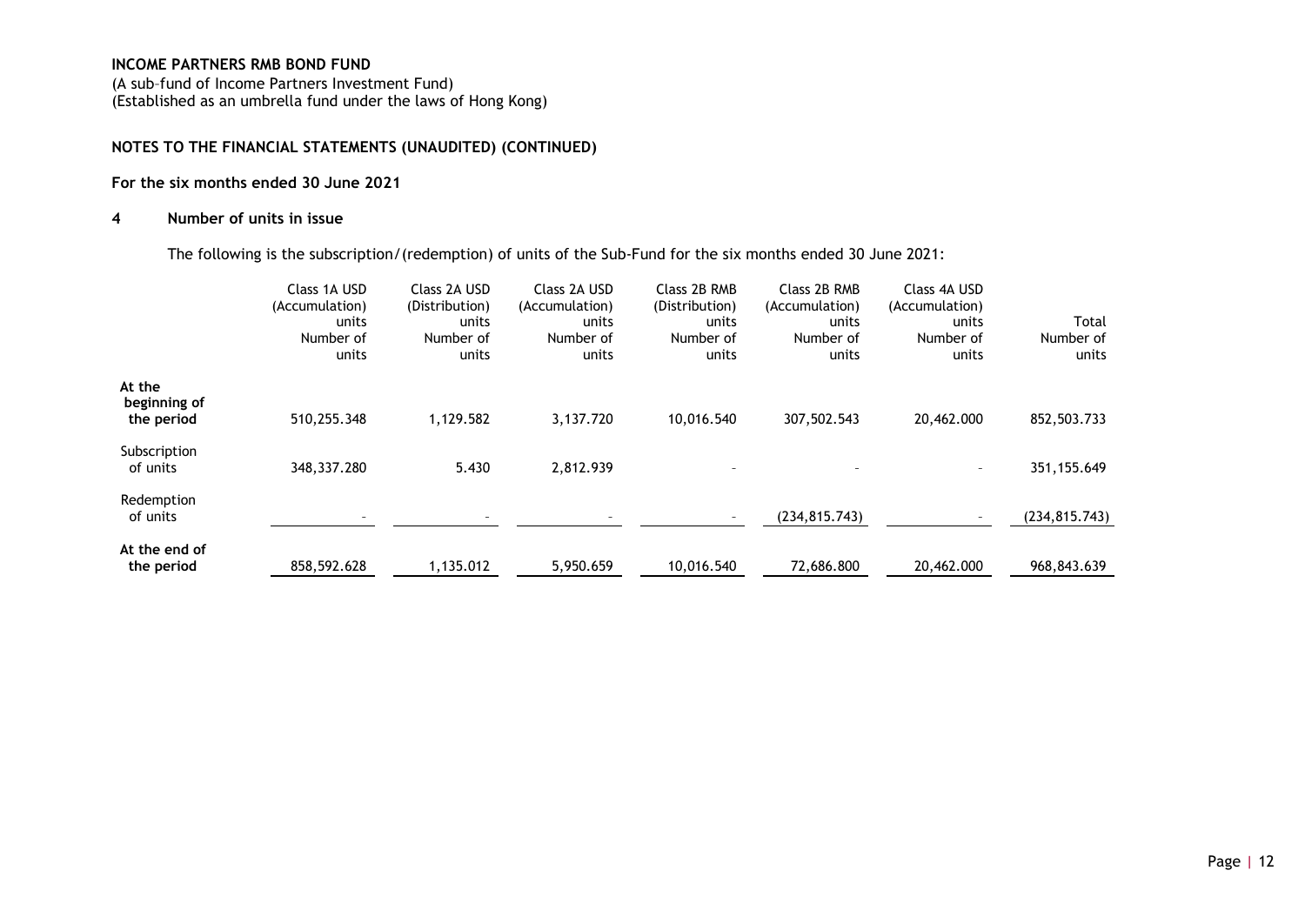(A sub–fund of Income Partners Investment Fund) (Established as an umbrella fund under the laws of Hong Kong)

#### **NOTES TO THE FINANCIAL STATEMENTS (UNAUDITED) (CONTINUED)**

#### **For the six months ended 30 June 2021**

#### **4 Number of units in issue (Continued)**

The following is the subscription/(redemption) of units of the Sub-Fund for the six months ended 30 June 2020:

|                                      | Class 1A USD<br>(Accumulation)<br>units<br>Number of<br>units | Class 2A USD<br>(Distribution)<br>units<br>Number of<br>units | Class 2A USD<br>(Accumulation)<br>units<br>Number of<br>units | Class 2B RMB<br>(Distribution)<br>units<br>Number of<br>units | Class 2B RMB<br>(Accumulation)<br>units<br>Number of<br>units | Class 4A USD<br>(Accumulation)<br>units<br>Number of<br>units | Total<br>Number of<br>units |
|--------------------------------------|---------------------------------------------------------------|---------------------------------------------------------------|---------------------------------------------------------------|---------------------------------------------------------------|---------------------------------------------------------------|---------------------------------------------------------------|-----------------------------|
| At the<br>beginning of<br>the period | 286,798.418                                                   | 1,118.555                                                     | 2,179.315                                                     | 20,019.540                                                    | 234,815.743                                                   | $\overline{\phantom{a}}$                                      | 544,931.571                 |
| Subscription<br>of units             | 116,015.831                                                   | 5.538                                                         |                                                               | 3,827.624                                                     | $\sim$                                                        | 20,462.000                                                    | 140,310.993                 |
| Redemption<br>of units               | (24, 894, 762)                                                |                                                               |                                                               | (13,830.624)                                                  |                                                               | -                                                             | (38, 725.386)               |
| At the end of<br>the period          | 377,919.487                                                   | 1.124.093                                                     | 2.179.315                                                     | 10.016.540                                                    | 234,815,743                                                   | 20,462.000                                                    | 646,517.178                 |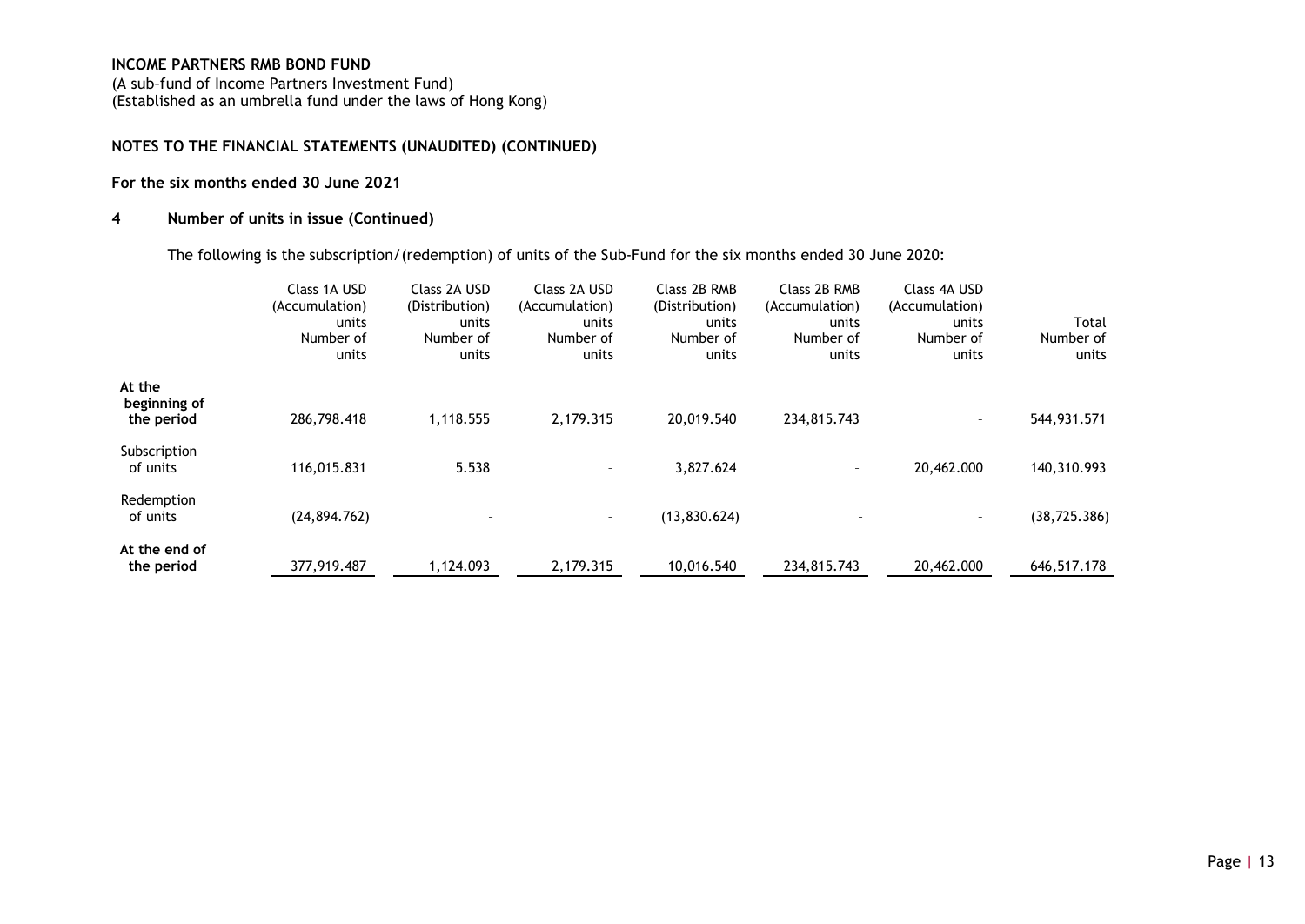(A sub–fund of Income Partners Investment Fund) (Established as an umbrella fund under the laws of Hong Kong)

#### **NOTES TO THE FINANCIAL STATEMENTS (UNAUDITED) (CONTINUED)**

#### **For the six months ended 30 June 2021**

#### **4 Number of units in issue (Continued)**

Units can be issued and redeemed on each valuation day. A valuation day is each business day on which the net asset value of a unit or a class of unit falls to be calculated and in relation to each subscription day or redemption day (as the case may be) of any class or classes of units means either such subscription day or redemption day (as the case may be) or such other business day or day as the Trustee and the Manager may from time to time determine, either generally or in relation to a class of units. The unitholders may redeem the units on any valuation day by no later than the redemption deadline. Redemption requests received after such time will be deemed to have been received on the next business day.

As stated in the explanatory memorandum, redemption deadline refers to 5:00 p.m. (Hong Kong time) on the business day immediately preceding the relevant redemption day by which a redemption request in respect of the Sub-Fund or a class of units must be received or such other time or on such other business day or day as the Manager may from time to time determine generally or in relation to any particular jurisdiction in which units of the Sub-Fund or the relevant class may from time to time be sold.

Applications for redemption of units may be made to the processing agent by completing the redemption form and sent by post or by facsimile to the processing agent at the business address or facsimile number on the redemption form. The redemption form is available from the processing agent and/or the authorised distributors.

A redemption form received by the processing agent by the redemption deadline of a redemption day will be dealt with on that redemption day. If an application for redemption of units is received after the redemption deadline in respect of a redemption day then the application will be held over until the next redemption day provided that the Manager may in the event of system failure which is beyond the reasonable control of the Manager or events of natural disaster and with the approval of the Trustee (or the registrar on its behalf) after taking into account the interest of other unitholders of the Sub-Fund, exercise its discretion to accept a redemption request in respect of a redemption day which is received after the redemption deadline if it is received prior to the valuation point relating to that redemption day. Notwithstanding the aforesaid, where in the reasonable opinion of the Trustee (or the registrar on its behalf), the Trustee's or the registrar's operational requirements cannot support accepting any such redemption request, the Manager shall not exercise its discretion to accept any redemption request.

A request for redemption once given cannot be revoked without the consent of the Manager.

The Manager may suspend the redemption or delay the payment of redemption proceeds during any periods in which the determination of the net asset value of the Sub-Fund is suspended under certain conditions as set out in the explanatory memorandum of the Sub-Fund.

With a view to protecting the interests of unitholders, the Manager is entitled, with the approval of the Trustee, to limit the number of units of the Sub-Fund redeemed on any dealing day to 10% of the total number of units of the Sub-Fund in issue. In this event, the limitation will apply pro rata so that all unitholders of the Sub-Fund who have validly requested to redeem units of the Sub-Fund on that dealing day will redeem the same proportion of such units of the Sub-Fund.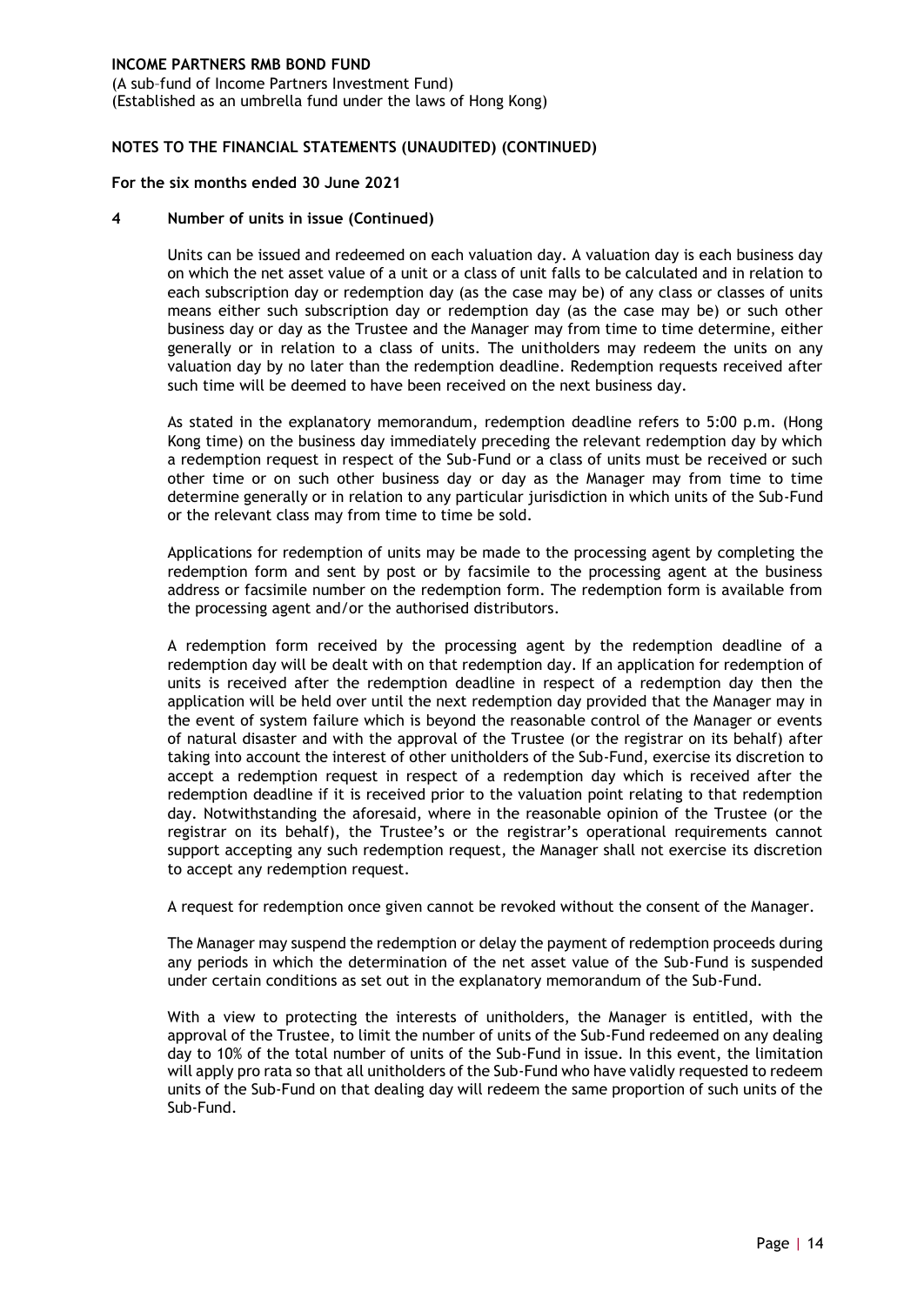(A sub–fund of Income Partners Investment Fund) (Established as an umbrella fund under the laws of Hong Kong)

### **NOTES TO THE FINANCIAL STATEMENTS (UNAUDITED) (CONTINUED)**

#### **For the six months ended 30 June 2021**

#### **5 Distribution to unitholders**

|                                                                                       | For the six<br>months ended<br>30 June 2021<br>(unaudited)<br><b>RMB</b> | For the six<br>months ended<br>30 June 2020<br>(unaudited)<br>RMB |
|---------------------------------------------------------------------------------------|--------------------------------------------------------------------------|-------------------------------------------------------------------|
| Undistributed income at 1 January                                                     | 24, 159, 842                                                             | 16,092,410                                                        |
| Increase in net assets attributable to unitholders during the<br>period               | 8,545,432                                                                | 5,929,024                                                         |
| Distribution to unitholders                                                           | 7,903                                                                    | 9,428                                                             |
| Unrealized (gains)/losses on financial assets at fair value through<br>profit or loss | (1,934,619)                                                              | 585,638                                                           |
| Undistributed income before distribution                                              | 30,778,558                                                               | 22,616,500                                                        |
| Monthly distribution declared on 2 January 2020 of USD0.08                            |                                                                          |                                                                   |
| per unit for Class 2A<br>Monthly distribution declared on 2 January 2020 of RMB0.07   |                                                                          | (623)                                                             |
| per unit for Class 2B<br>Monthly distribution declared on 3 February 2020 of USD0.07  |                                                                          | (1,401)                                                           |
| per unit for Class 2A<br>Monthly distribution declared on 3 February 2020 of RMB0.07  |                                                                          | (550)                                                             |
| per unit for Class 2B<br>Monthly distribution declared on 2 March 2020 of USD0.07 per |                                                                          | (1,401)                                                           |
| unit for Class 2A                                                                     |                                                                          | (547)                                                             |
| Monthly distribution declared on 2 March 2020 of RMB0.07 per<br>unit for Class 2B     |                                                                          | (701)                                                             |
| Monthly distribution declared on 1 April 2020 of USD0.07<br>per unit for Class 2A     |                                                                          | (558)                                                             |
| Monthly distribution declared on 1 April 2020 of RMB0.07                              |                                                                          |                                                                   |
| per unit for Class 2B<br>Monthly distribution declared on 6 May 2020 of USD0.70       |                                                                          | (701)                                                             |
| per unit for Class 2A<br>Monthly distribution declared on 6 May 2020 of RMB0.08       |                                                                          | (559)                                                             |
| per unit for Class 2B<br>Monthly distribution declared on 1 June 2020 of USD0.70      |                                                                          | (1,024)                                                           |
| per unit for Class 2A                                                                 |                                                                          | (562)                                                             |
| Monthly distribution declared on 1 June 2020 of RMB0.08<br>per unit for Class 2B      |                                                                          | (801)                                                             |
| Monthly distribution declared on 4 January 2021 of<br>USD0.08 per unit for Class 2A   | (583)                                                                    |                                                                   |
| Monthly distribution declared on 4 January 2021 of                                    |                                                                          |                                                                   |
| RMB0.08 per unit for Class 2B<br>Monthly distribution declared on 1 February 2021 of  | (802)                                                                    |                                                                   |
| USD0.07 per unit for Class 2A<br>Monthly distribution declared on 1 February 2021 of  | (512)                                                                    |                                                                   |
| RMB0.07 per unit for Class 2B<br>Monthly distribution declared on 1 March 2021 of     | (701)                                                                    |                                                                   |
| USD0.07 per unit for Class 2A                                                         | (513)                                                                    |                                                                   |
| Monthly distribution declared on 1 March 2021 of<br>RMB0.07 per unit for Class 2B     | (701)                                                                    |                                                                   |
| Monthly distribution declared on 1 April 2021 of USD0.07<br>per unit for Class 2A     | (522)                                                                    |                                                                   |
| Monthly distribution declared on 1 April 2021 of RMB0.08<br>per unit for Class 2B     | (801)                                                                    |                                                                   |
|                                                                                       |                                                                          |                                                                   |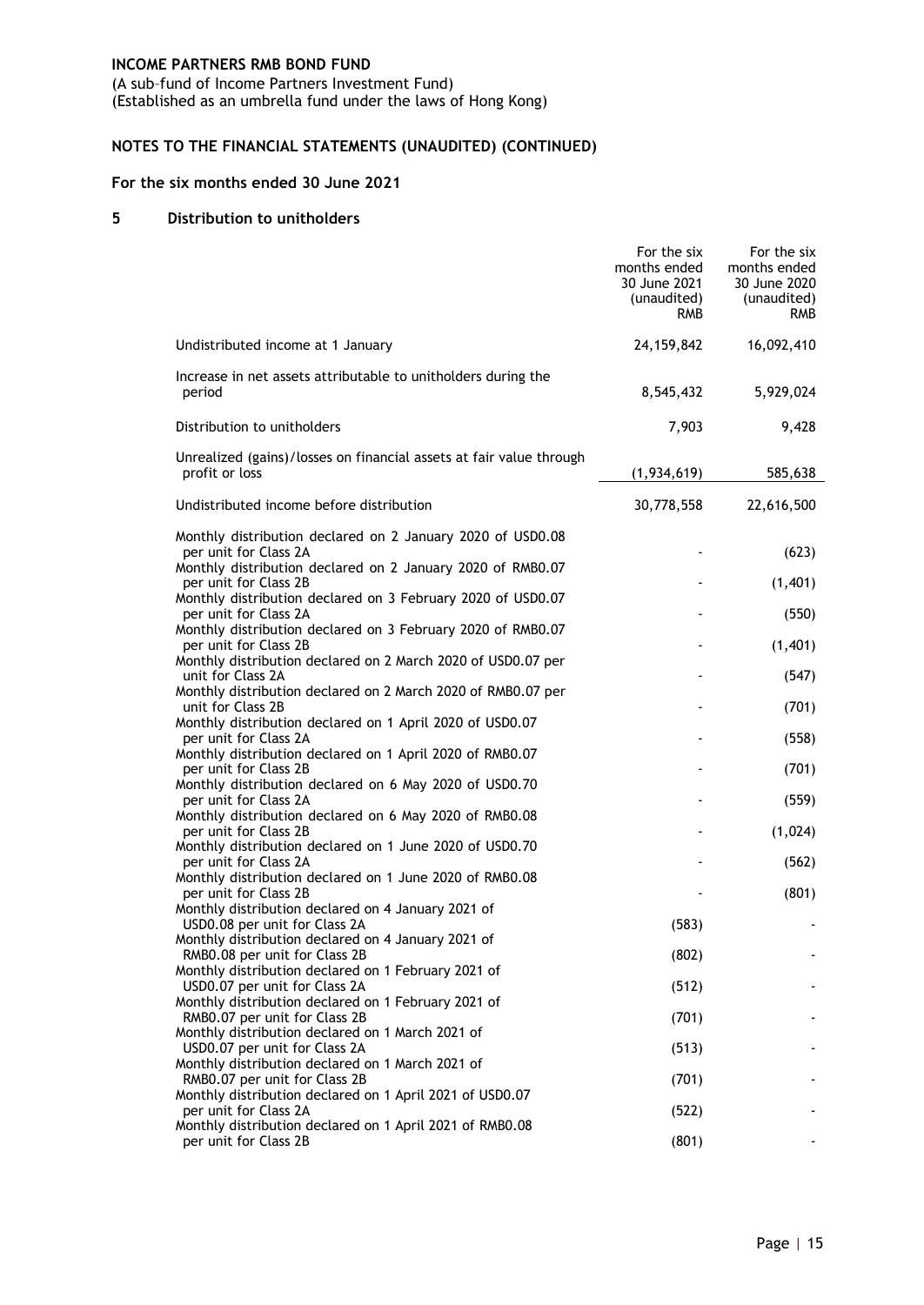(A sub–fund of Income Partners Investment Fund) (Established as an umbrella fund under the laws of Hong Kong)

### **NOTES TO THE FINANCIAL STATEMENTS (UNAUDITED) (CONTINUED)**

#### **For the six months ended 30 June 2021**

#### **5 Distribution to unitholders (Continued)**

|                                                                                  | For the six<br>months ended<br>30 June 2021<br>(unaudited)<br><b>RMB</b> | For the six<br>months ended<br>30 June 2020<br>(unaudited)<br><b>RMB</b> |
|----------------------------------------------------------------------------------|--------------------------------------------------------------------------|--------------------------------------------------------------------------|
| Monthly distribution declared on 6 May 2021 of USD0.08                           |                                                                          |                                                                          |
| per unit for Class 2A<br>Monthly distribution declared on 6 May 2021 of RMB0.08  | (587)                                                                    |                                                                          |
| per unit for Class 2B                                                            | (801)                                                                    |                                                                          |
| Monthly distribution declared on 1 June 2021 of USD0.08<br>per unit for Class 2A | (579)                                                                    |                                                                          |
| Monthly distribution declared on 1 June 2021 of RMB0.08<br>per unit for Class 2B | (801)                                                                    |                                                                          |
| Undistributed income at 30 June                                                  | 30,770,655                                                               | 22,607,072                                                               |

The amount available for distribution is the total net amount receivable by the Sub-Fund in respect of the relevant period ("Total Income") minus any expenses chargeable against income, subject to adjustments made in accordance with the Trust Deed. Total Income would include amount receivable by way of interests (e.g. generated from bank deposits and debt securities), or other receipts as determined by the Manager to be in the nature of income. Unrealized capital gains or losses do not form part of Total Income and therefore would not impact on the amounts available for distribution.

|                                                                                                                                                     | 30 June 2021<br><b>RMB</b> |
|-----------------------------------------------------------------------------------------------------------------------------------------------------|----------------------------|
| Distribution declared on 4 January 2021:<br>- Class 2A USD (Distribution) at USD0.08 per unit<br>- Class 2B RMB (Distribution) at RMB0.08 per unit  | 583<br>802                 |
| Distribution declared on 1 February 2021:<br>- Class 2A USD (Distribution) at USD0.07 per unit<br>- Class 2B RMB (Distribution) at RMB0.07 per unit | 512<br>701                 |
| Distribution declared on 1 March 2021:<br>- Class 2A USD (Distribution) at USD0.07 per unit<br>- Class 2B RMB (Distribution) at RMB0.07 per unit    | 513<br>701                 |
| Distribution declared on 1 April 2021:<br>- Class 2A USD (Distribution) at USD0.07 per unit<br>- Class 2B RMB (Distribution) at RMB0.08 per unit    | 522<br>801                 |
| Distribution declared on 6 May 2021:<br>- Class 2A USD (Distribution) at USD0.08 per unit<br>- Class 2B RMB (Distribution) at RMB0.08 per unit      | 587<br>801                 |
| Distribution declared on 1 June 2021:<br>- Class 2A USD (Distribution) at USD0.08 per unit<br>- Class 2B RMB (Distribution) at RMB0.08 per unit     | 579<br>801                 |
|                                                                                                                                                     | 7,903                      |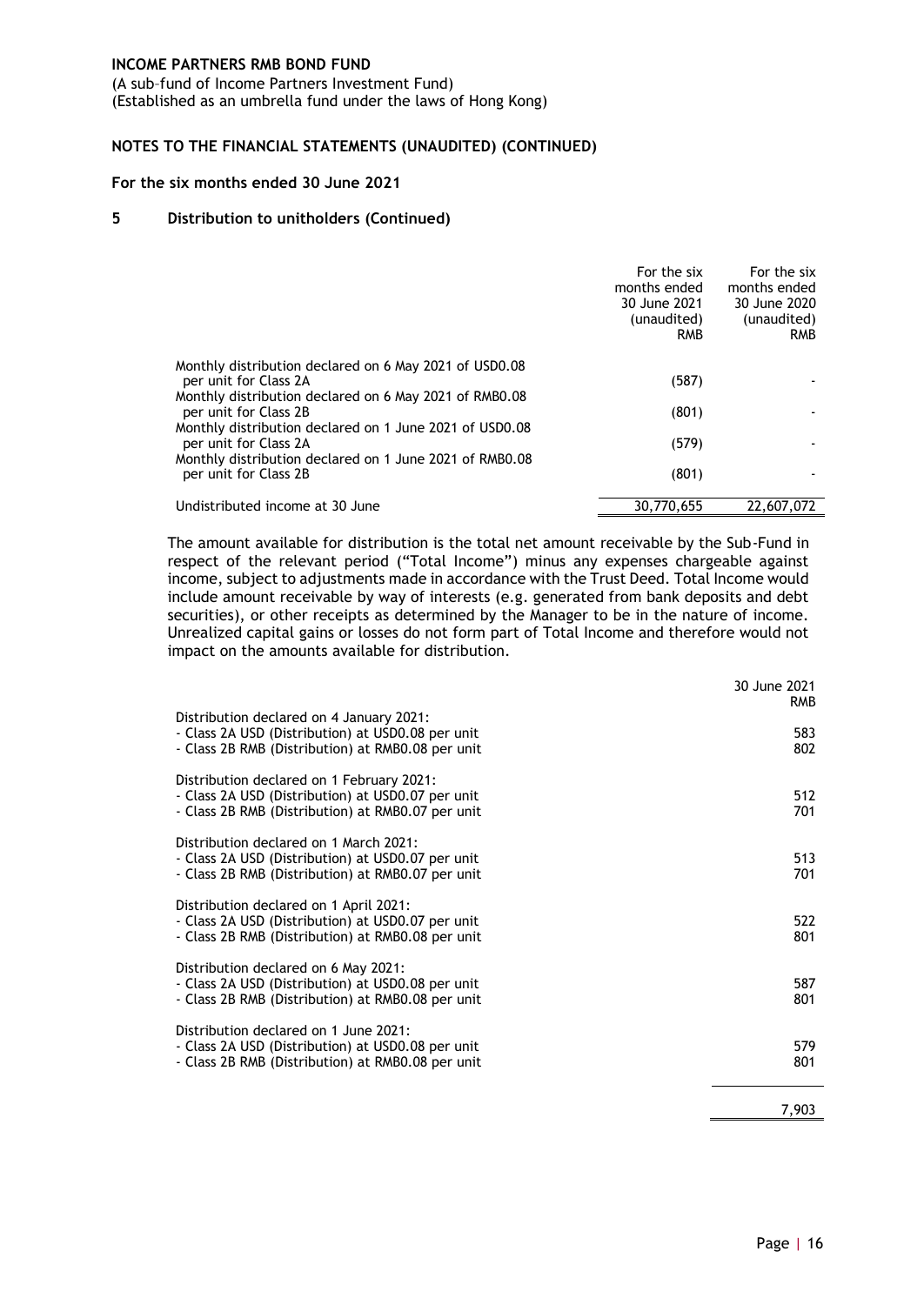(A sub–fund of Income Partners Investment Fund) (Established as an umbrella fund under the laws of Hong Kong)

### **NOTES TO THE FINANCIAL STATEMENTS (UNAUDITED) (CONTINUED)**

#### **For the six months ended 30 June 2021**

#### **5 Distribution to unitholders (Continued)**

|                                                                                                                                                     | 30 June 2020<br><b>RMB</b> |
|-----------------------------------------------------------------------------------------------------------------------------------------------------|----------------------------|
| Distribution declared on 2 January 2020:<br>- Class 2A USD (Distribution) at USD0.08 per unit<br>- Class 2B RMB (Distribution) at RMB0.07 per unit  | 623<br>1,401               |
| Distribution declared on 3 February 2020:<br>- Class 2A USD (Distribution) at USD0.07 per unit<br>- Class 2B RMB (Distribution) at RMB0.07 per unit | 550<br>1,401               |
| Distribution declared on 2 March 2020:<br>- Class 2A USD (Distribution) at USD0.07 per unit<br>- Class 2B RMB (Distribution) at RMB0.07 per unit    | 547<br>701                 |
| Distribution declared on 1 April 2020:<br>- Class 2A USD (Distribution) at USD0.07 per unit<br>- Class 2B RMB (Distribution) at RMB0.07 per unit    | 558<br>701                 |
| Distribution declared on 6 May 2020:<br>- Class 2A USD (Distribution) at USD0.07 per unit<br>- Class 2B RMB (Distribution) at RMB0.08 per unit      | 559<br>1,024               |
| Distribution declared on 1 June 2020:<br>- Class 2A USD (Distribution) at USD0.07 per unit<br>- Class 2B RMB (Distribution) at RMB0.08 per unit     | 562<br>801                 |
|                                                                                                                                                     | 9,428                      |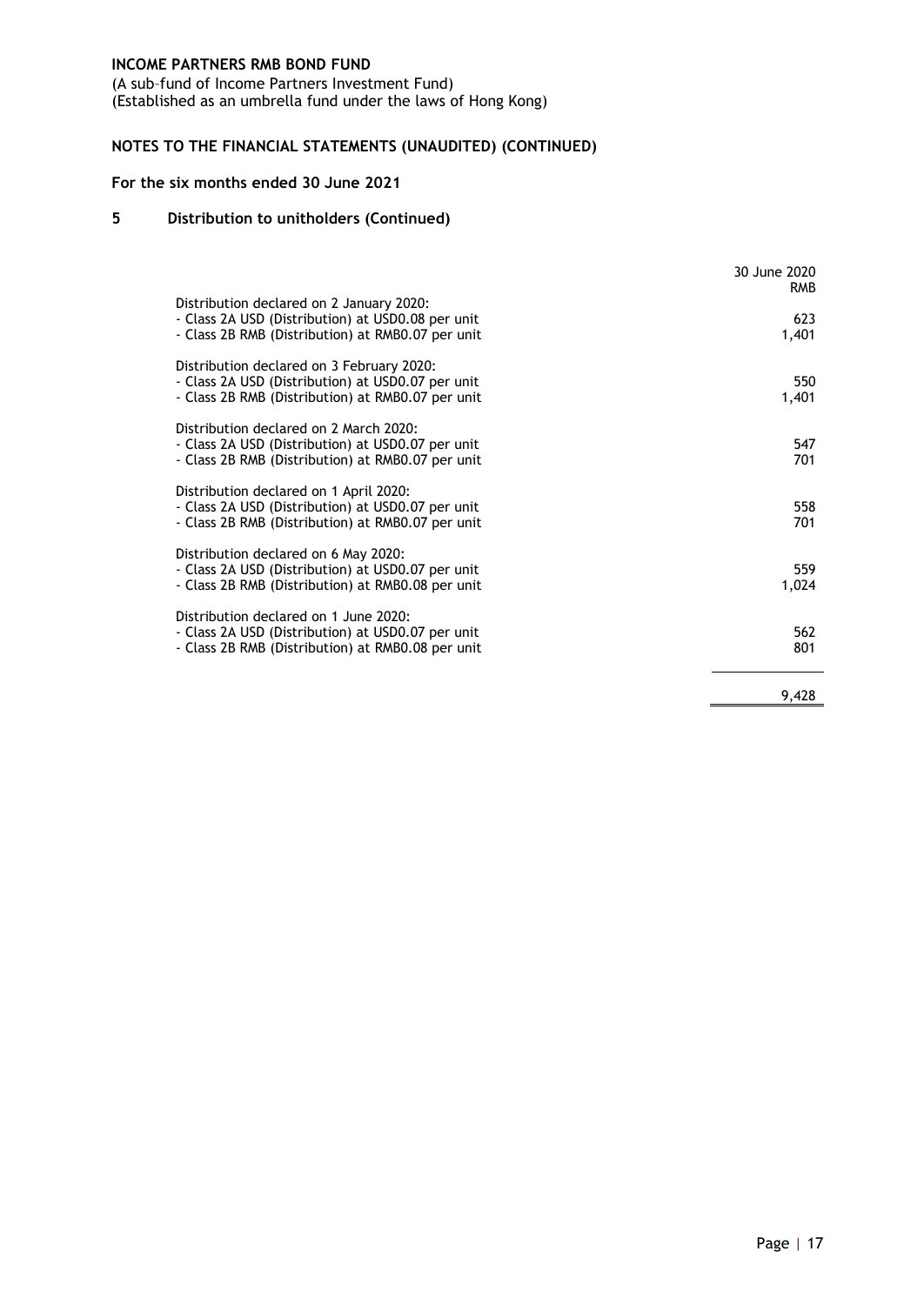(A sub–fund of Income Partners Investment Fund) (Established as an umbrella fund under the laws of Hong Kong)

#### **NOTES TO THE FINANCIAL STATEMENTS (UNAUDITED) (CONTINUED)**

#### **For the six months ended 30 June 2021**

#### **6 Net assets attributable to unitholders**

The published net asset value per unit issued is calculated in accordance with the explanatory memorandum while the net asset value per unit as reported in the statement of financial position included the adjustment for recognition of various fees incurred by the Sub-Fund in profit or loss.

A reconciliation of the net assets attributable to unitholders as reported in the statement of financial position to the net assets attributable to unitholders as determined for the purposes of processing unit subscriptions and redemptions is provided below:

|                                                                                 | As at<br>30 June 2021<br>(Unaudited)<br><b>RMB</b> | As at<br>31 December 2020<br>(Audited)<br><b>RMB</b> |
|---------------------------------------------------------------------------------|----------------------------------------------------|------------------------------------------------------|
| Published net assets attributable to unitholders<br>Adjustments on various fees | 659,477,470<br>(50,064)                            | 421,552,123<br>(197, 755)                            |
| Net assets attributable to unitholders as per unaudited<br>financial statements | 659,427,406                                        | 421,354,368                                          |

|                                                                | As at<br>30 June 2021<br>(Unaudited)<br><b>RMB</b> | As at<br>31 December 2020<br>(Audited)<br><b>RMB</b> |
|----------------------------------------------------------------|----------------------------------------------------|------------------------------------------------------|
| NET ASSETS ATTRIBUTABLE TO UNITHOLDERS PER                     |                                                    |                                                      |
| <b>UNIT</b><br>(in accordance with the Prospectus of the Fund) |                                                    |                                                      |
| Class 1A USD (Accumulation) Units                              | 734.52                                             | 722.99                                               |
| Class 2A USD (Distribution) Units                              | 609.70                                             | 603.92                                               |
| Class 2A USD (Accumulation) Units                              | 703.32                                             | 693.33                                               |
| Class 2B RMB (Distribution) Units                              | 94.47                                              | 93.59                                                |
| Class 2B RMB (Accumulation) Units                              | 113.30                                             | 111.71                                               |
| Class 4A USD (Accumulation) Units                              | 721.51                                             | 708.43                                               |

<span id="page-20-0"></span>

|                                                 | As at<br>30 June 2021<br>(Unaudited)<br><b>Class Currency</b> | As at<br>31 December 2020<br>(Audited)<br><b>Class Currency</b> |
|-------------------------------------------------|---------------------------------------------------------------|-----------------------------------------------------------------|
| NET ASSETS ATTRIBUTABLE TO UNITHOLDERS PER      |                                                               |                                                                 |
| <b>UNIT</b>                                     |                                                               |                                                                 |
| (in accordance with the Prospectus of the Fund) |                                                               |                                                                 |
| Class 1A USD (Accumulation) Units               | 113.63                                                        | 111.11                                                          |
| Class 2A USD (Distribution) Units               | 94.32                                                         | 92.81                                                           |
| Class 2A USD (Accumulation) Units               | 108.81                                                        | 106.55                                                          |
| Class 2B RMB (Distribution) Units               | 94.47                                                         | 93.59                                                           |
| Class 2B RMB (Accumulation) Units               | 113.30                                                        | 111.71                                                          |
| Class 4A USD (Accumulation) Units               | 111.62                                                        | 108.88                                                          |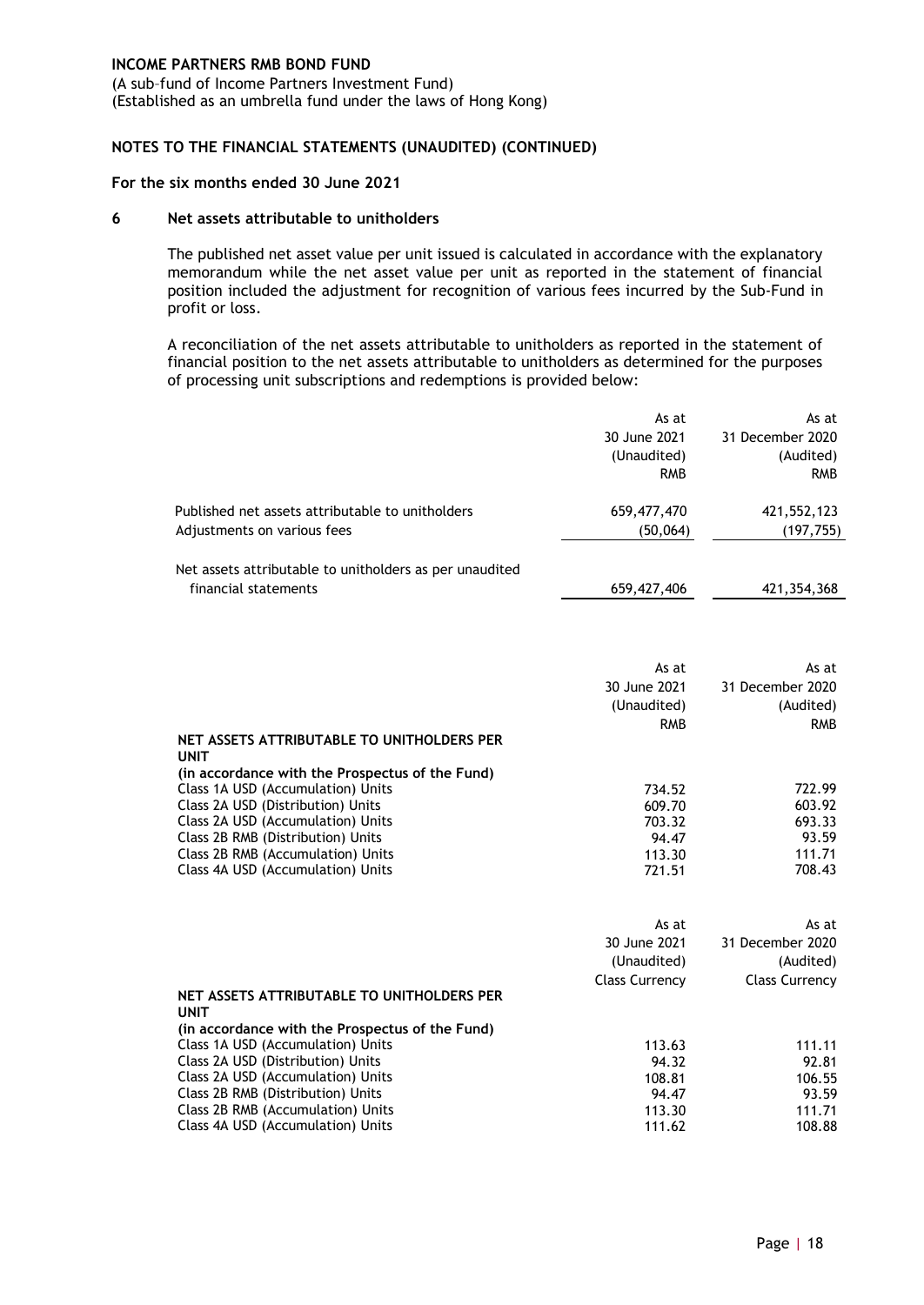(A sub–fund of Income Partners Investment Fund) (Established as an umbrella fund under the laws of Hong Kong)

#### **INVESTMENT PORTFOLIO (UNAUDITED)**

#### **As at 30 June 2021**

#### **QUOTED DEBT SECURITIES (85.10%)**

|                                      | Holding/      | Fair value   | % of net |
|--------------------------------------|---------------|--------------|----------|
|                                      | nominal value | <b>RMB</b>   | assets   |
| Denominated in RMB (85.10%)          |               |              |          |
| China (85.10%)                       |               |              |          |
|                                      |               |              |          |
| Agricul Dev Bank Adbch 2.96 04/17/30 | 10,000,000    | 9,578,090    | 1.45%    |
| Agricul Dev Bank Adbch 3.75 01/25/29 | 10,000,000    | 10,155,650   | 1.54%    |
| Agricul Dev Bank Adbch 3.24 08/14/24 | 10,000,000    | 10,049,380   | 1.52%    |
| Agricul Dev Bank Adbch 3.28 05/13/22 | 1,000,000     | 1,007,500    | 0.15%    |
| Agricul Dev Bank Adbch 3.45 09/23/25 | 20,000,000    | 20, 161, 620 | 3.06%    |
| Agricul Dev Bank Adbch 3.51 04/03/24 | 10,000,000    | 10,132,180   | 1.54%    |
| Agricul Dev Bank Adbch 3.63 07/19/26 | 10,000,000    | 10,151,010   | 1.54%    |
| Agricul Dev Bank Adbch 3.79 10/26/30 | 20,000,000    | 20,412,120   | 3.10%    |
| Agricul Dev Bank China 3.95 02/26/31 | 10,000,000    | 10,335,280   | 1.57%    |
| Anhui Conch-H Anhcon 5.10 11/07/22   | 1,000,000     | 1,029,000    | 0.16%    |
| Central Huijin Huijin 3.71 09/18/27  | 10,000,000    | 10,048,620   | 1.52%    |
| China Dev Bank Sdbc 2.89 06/22/25    | 10,000,000    | 9,882,140    | 1.50%    |
| China Dev Bank Sdbc 2.98 01/08/24    | 20,000,000    | 20,017,080   | 3.04%    |
| China Dev Bank Sdbc 3.50 08/13/26    | 10,000,000    | 10,096,720   | 1.53%    |
| China Dev Bank Sdbc 3.09 06/18/30    | 10,000,000    | 9,675,880    | 1.47%    |
| China Dev Bank Sdbc 3.23 01/10/25    | 10,000,000    | 10,032,540   | 1.52%    |
| China Dev Bank Sdbc 3.30 03/03/26    | 30,000,000    | 30,086,310   | 4.56%    |
| China Dev Bank Sdbc 3.34 07/14/25    | 20,000,000    | 20,100,380   | 3.05%    |
| China Dev Bank Sdbc 3.42 07/02/24    | 10,000,000    | 10,113,280   | 1.53%    |
| China Dev Bank Sdbc 3.43 01/14/27    | 10,000,000    | 10,038,460   | 1.52%    |
| China Dev Bank Sdbc 3.66 03/01/31    | 30,000,000    | 30,376,470   | 4.61%    |
| China Dev Bank Sdbc 3.68 02/26/26    | 10,000,000    | 10,175,430   | 1.54%    |
| China Dev Bank Sdbc 3.70 10/20/30    | 20,000,000    | 20,278,740   | 3.08%    |
| China Dev Bank Sdbc 3.87 08/01/23    | 1,000,000     | 1,023,000    | 0.15%    |
| China Dev Bank Sdbc 3.91 04/06/22    | 1,000,000     | 1,012,600    | 0.15%    |
| China Dev Bank Sdbc 4.59 08/01/38    | 1,000,000     | 1,114,200    | 0.17%    |
| China Govt Bond Cgb 3.02 10/22/25    | 20,000,000    | 20,082,100   | 3.05%    |
| China Govt Bond Cgb 3.03 03/11/26    | 30,000,000    | 30,136,860   | 4.57%    |
| China Govt Bond Cgb 3.27 08/22/46    | 6,000,000     | 5,656,236    | 0.86%    |
| China Govt Bond Cgb 3.27 11/19/30    | 30,000,000    | 30,406,950   | 4.61%    |
| China Govt Bond Cgb 3.39 03/16/50    | 10,000,000    | 9,480,090    | 1.44%    |
| China Govt Bond Cgb 3.40 04/17/23    | 3,000,000     | 3,042,300    | 0.46%    |
| China Govt Bond Cgb 3.72 04/12/51    | 10,000,000    | 10,117,030   | 1.53%    |
| China Govt Bond Cgb 3.81 09/14/50    | 40,000,000    | 41,014,560   | 6.22%    |
| China Govt Bond Cgb 3.86 07/22/49    | 10,000,000    | 10,330,550   | 1.57%    |
| China Govt Bond Cgb 4.26 07/31/21    | 1,000,000     | 1,002,000    | 0.15%    |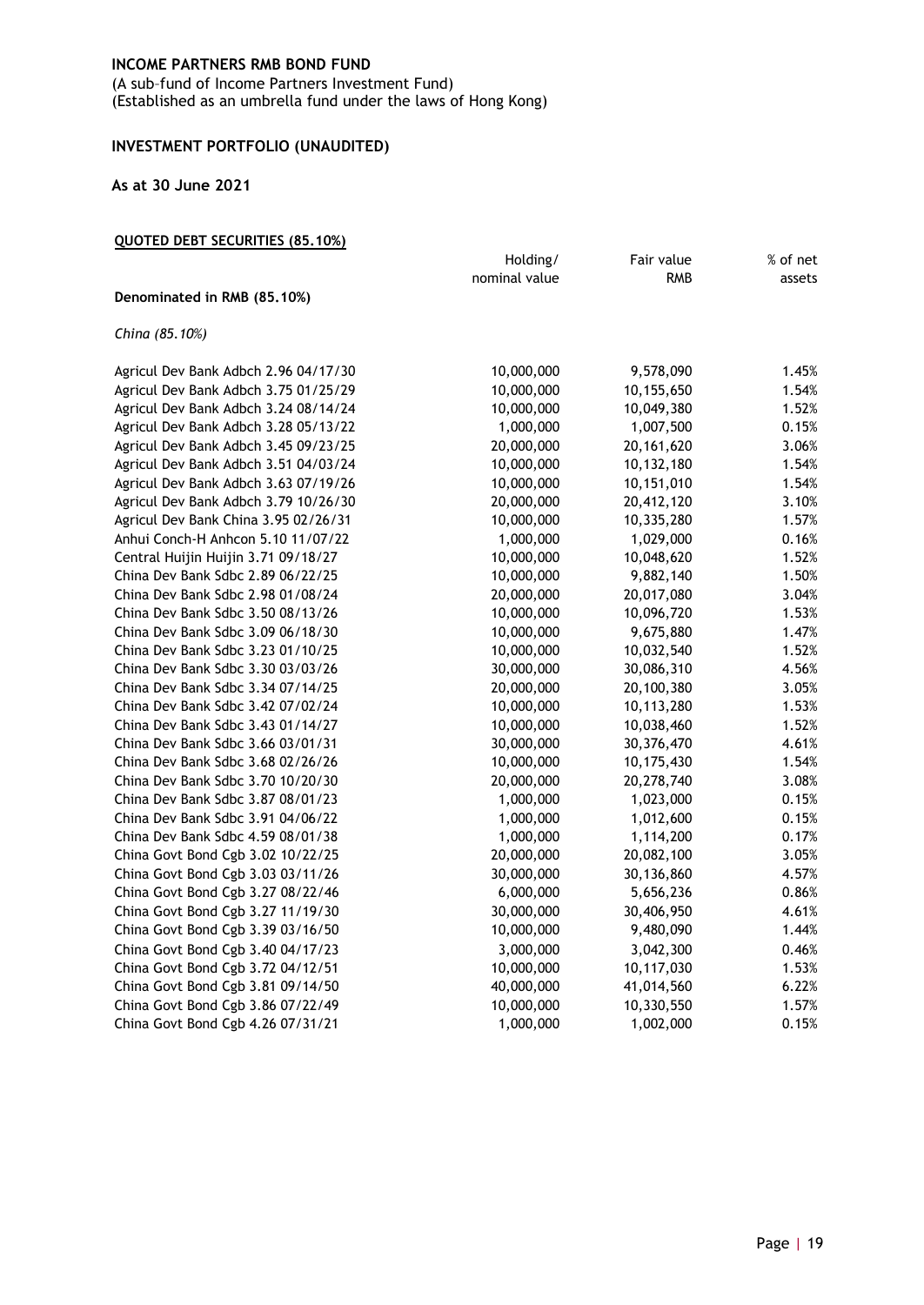(A sub–fund of Income Partners Investment Fund) (Established as an umbrella fund under the laws of Hong Kong)

# **INVESTMENT PORTFOLIO (UNAUDITED)**

#### **As at 30 June 2021**

### **QUOTED DEBT SECURITIES (85.10%) (Continued)**

|                                              | Holding/      | Fair value    | % of net   |
|----------------------------------------------|---------------|---------------|------------|
|                                              | nominal value | <b>RMB</b>    | assets     |
| Denominated in RMB (85.10%) (Continued)      |               |               |            |
| China (85.10%) (Continued)                   |               |               |            |
| China Natl Petro CNPCCH 5.00 02/22/27        | 8,330,000     | 8,883,845     | 1.35%      |
| China Petro Chem Sinopc 4.90 06/01/22        | 1,000,000     | 1,020,800     | 0.15%      |
| China Southern Sopowz 3.30 01/17/23          | 10,000,000    | 10,036,830    | 1.52%      |
| Exp-Imp Bk China Eximch 2.93 03/02/25        | 10,000,000    | 9,911,940     | 1.50%      |
| Exp-Imp Bk China Eximch 3.23 03/23/30        | 10,000,000    | 9,776,860     | 1.48%      |
| Exp-Imp Bk China Eximch 3.26 02/24/27        | 10,000,000    | 9,949,690     | 1.51%      |
| Exp-Imp Bk China Eximch 3.28 02/11/24        | 10,000,000    | 10,068,400    | 1.53%      |
| Exp-Imp Bk China Eximch 3.34 09/04/23        | 10,000,000    | 10,091,000    | 1.53%      |
| Exp-Imp Bk China Eximch 3.86 05/20/29        | 10,000,000    | 10,236,890    | 1.55%      |
| Export-Import Bank China 4.89 03/26/28       | 10,000,000    | 10,850,990    | 1.65%      |
| State Grid Corp Of China 5.14 12/08/21       | 1,000,000     | 1,010,281     | 0.15%      |
| State Power Inv Powinv 4.60 07/10/22         | 1,000,000     | 1,000,000     | 0.15%      |
| TOTAL NET ASSETS                             |               |               |            |
| Total debt securities (Cost: RMB559,136,514) |               | 561,189,882   | 85.10%     |
| Cash and cash equivalents                    |               | 100,178,030   | 15.19%     |
|                                              |               | 661, 367, 912 | 100.29%    |
| Other net liabilities                        |               | (1,940,506)   | $(0.29)$ % |
| Total net assets                             |               | 659,427,406   | 100.00%    |
| Total investment, at cost                    |               | 559, 136, 514 |            |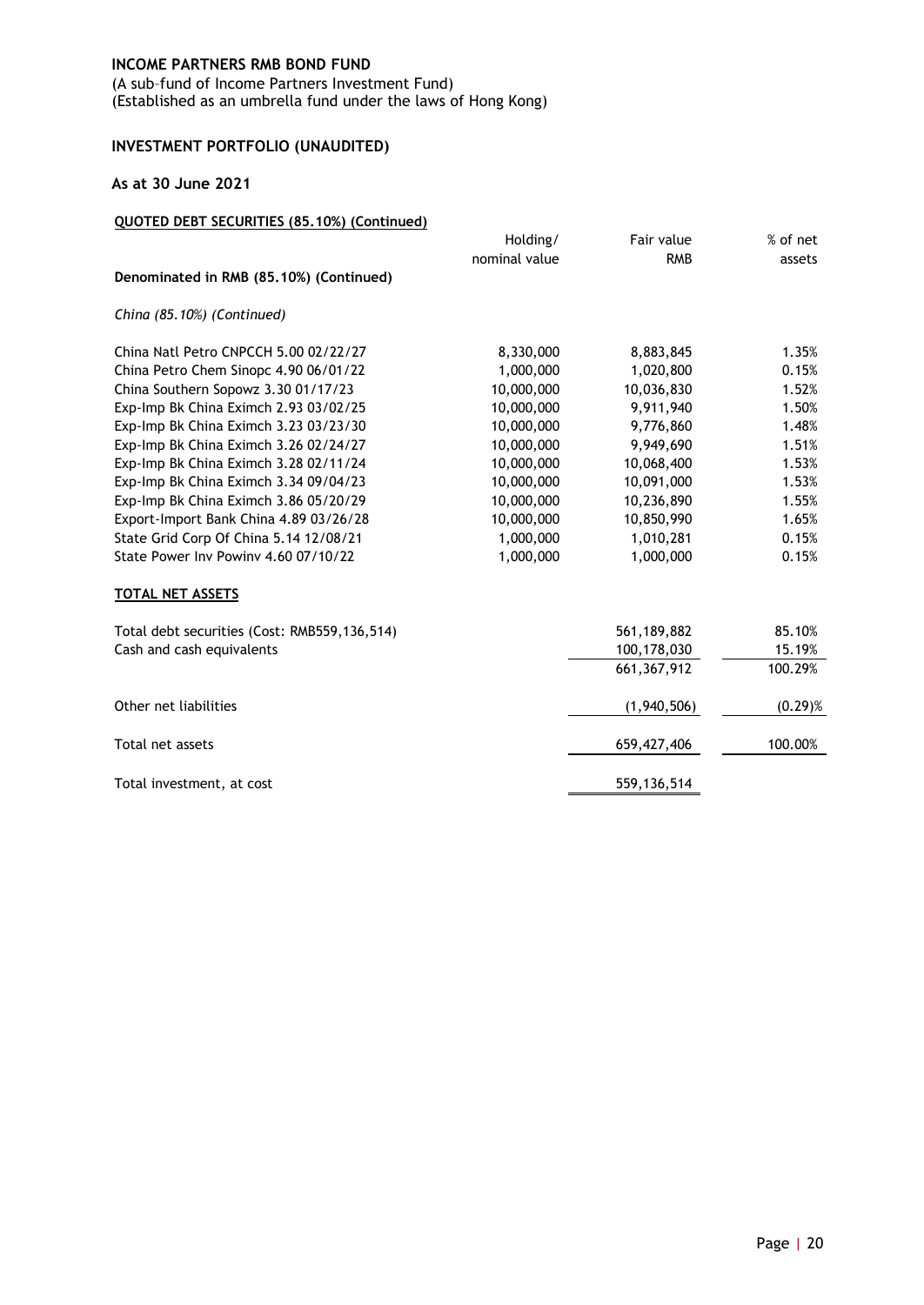(A sub–fund of Income Partners Investment Fund) (Established as an umbrella fund under the laws of Hong Kong)

# <span id="page-23-0"></span>**STATEMENT OF MOVEMENTS IN PORTFOLIO HOLDINGS (UNAUDITED)**

#### **For the six months ended 30 June 2021**

|                                      |                      | Movement in holdings |            |                    |  |
|--------------------------------------|----------------------|----------------------|------------|--------------------|--|
| <b>QUOTED DEBT SECURITIES</b>        | At<br>1 January 2021 | Additions            | Disposals  | At<br>30 June 2021 |  |
| <b>Denominated in RMB</b>            |                      |                      |            |                    |  |
| China                                |                      |                      |            |                    |  |
| Agricul Dev Bank Adbch 2.96 04/17/30 | 10,000,000           |                      |            | 10,000,000         |  |
| Agricul Dev Bank Adbch 3.06 08/05/23 | 10,000,000           |                      | 10,000,000 |                    |  |
| Agricul Dev Bank Adbch 3.24 08/14/24 | 10,000,000           |                      |            | 10,000,000         |  |
| Agricul Dev Bank Adbch 3.28 05/13/22 | 1,000,000            |                      |            | 1,000,000          |  |
| Agricul Dev Bank Adbch 3.45 09/23/25 | 20,000,000           |                      |            | 20,000,000         |  |
| Agricul Dev Bank Adbch 3.51 04/03/24 | 10,000,000           |                      |            | 10,000,000         |  |
| Agricul Dev Bank Adbch 3.63 07/19/26 | 10,000,000           |                      |            | 10,000,000         |  |
| Agricul Dev Bank Adbch 3.74 07/12/29 | 10,000,000           |                      | 10,000,000 |                    |  |
| Agricul Dev Bank Adbch 3.75 01/25/29 | 10,000,000           |                      |            | 10,000,000         |  |
| Agricul Dev Bank Adbch 3.79 10/26/30 | 10,000,000           | 10,000,000           |            | 20,000,000         |  |
| Agricul Dev Bank China 3.95 02/26/31 | 10,000,000           |                      |            | 10,000,000         |  |
| Anhui Conch-H Anhcon 5.10 11/07/22   | 1,000,000            |                      |            | 1,000,000          |  |
| Central Huijin Huijin 3.71 09/18/27  |                      | 10,000,000           |            | 10,000,000         |  |
| China Dev Bank Sdbc 2.89 06/22/25    | 10,000,000           |                      |            | 10,000,000         |  |
| China Dev Bank Sdbc 2.98 01/08/24    |                      | 20,000,000           |            | 20,000,000         |  |
| China Dev Bank Sdbc 3.00 08/07/23    | 10,000,000           |                      | 10,000,000 |                    |  |
| China Dev Bank Sdbc 3.09 06/18/30    | 10,000,000           |                      |            | 10,000,000         |  |
| China Dev Bank Sdbc 3.23 01/10/25    | 10,000,000           |                      |            | 10,000,000         |  |
| China Dev Bank Sdbc 3.30 03/03/26    |                      | 30,000,000           |            | 30,000,000         |  |
| China Dev Bank Sdbc 3.34 07/14/25    | 20,000,000           |                      |            | 20,000,000         |  |
| China Dev Bank Sdbc 3.42 07/02/24    | 10,000,000           |                      |            | 10,000,000         |  |
| China Dev Bank Sdbc 3.43 01/14/27    | 10,000,000           |                      |            | 10,000,000         |  |
| China Dev Bank Sdbc 3.45 09/20/29    | 10,000,000           |                      | 10,000,000 |                    |  |
| China Dev Bank Sdbc 3.50 08/13/26    | 10,000,000           |                      |            | 10,000,000         |  |
| China Dev Bank Sdbc 3.66 03/01/31    |                      | 30,000,000           |            | 30,000,000         |  |
| China Dev Bank Sdbc 3.68 02/26/26    | 10,000,000           |                      |            | 10,000,000         |  |
| China Dev Bank Sdbc 3.70 10/20/30    | 20,000,000           | 10,000,000           | 10,000,000 | 20,000,000         |  |
| China Dev Bank Sdbc 3.87 08/01/23    | 1,000,000            |                      |            | 1,000,000          |  |
| China Dev Bank Sdbc 3.91 04/06/22    | 1,000,000            |                      |            | 1,000,000          |  |
| China Dev Bank Sdbc 4.59 08/01/38    | 1,000,000            |                      |            | 1,000,000          |  |
| China Govt Bond Cgb 2.93 12/10/22    |                      | 20,000,000           | 20,000,000 |                    |  |
| China Govt Bond Cgb 3.02 10/22/25    |                      | 20,000,000           |            | 20,000,000         |  |
| China Govt Bond Cgb 3.03 03/11/26    |                      | 30,000,000           |            | 30,000,000         |  |
| China Govt Bond Cgb 3.27 08/22/46    | 6,000,000            |                      |            | 6,000,000          |  |
| China Govt Bond Cgb 3.27 11/19/30    |                      | 30,000,000           |            | 30,000,000         |  |
| China Govt Bond Cgb 3.39 03/16/50    | 10,000,000           |                      |            | 10,000,000         |  |
| China Govt Bond Cgb 3.40 04/17/23    | 3,000,000            |                      |            | 3,000,000          |  |
| China Govt Bond Cgb 3.72 04/12/51    |                      | 10,000,000           |            | 10,000,000         |  |
|                                      |                      |                      |            |                    |  |